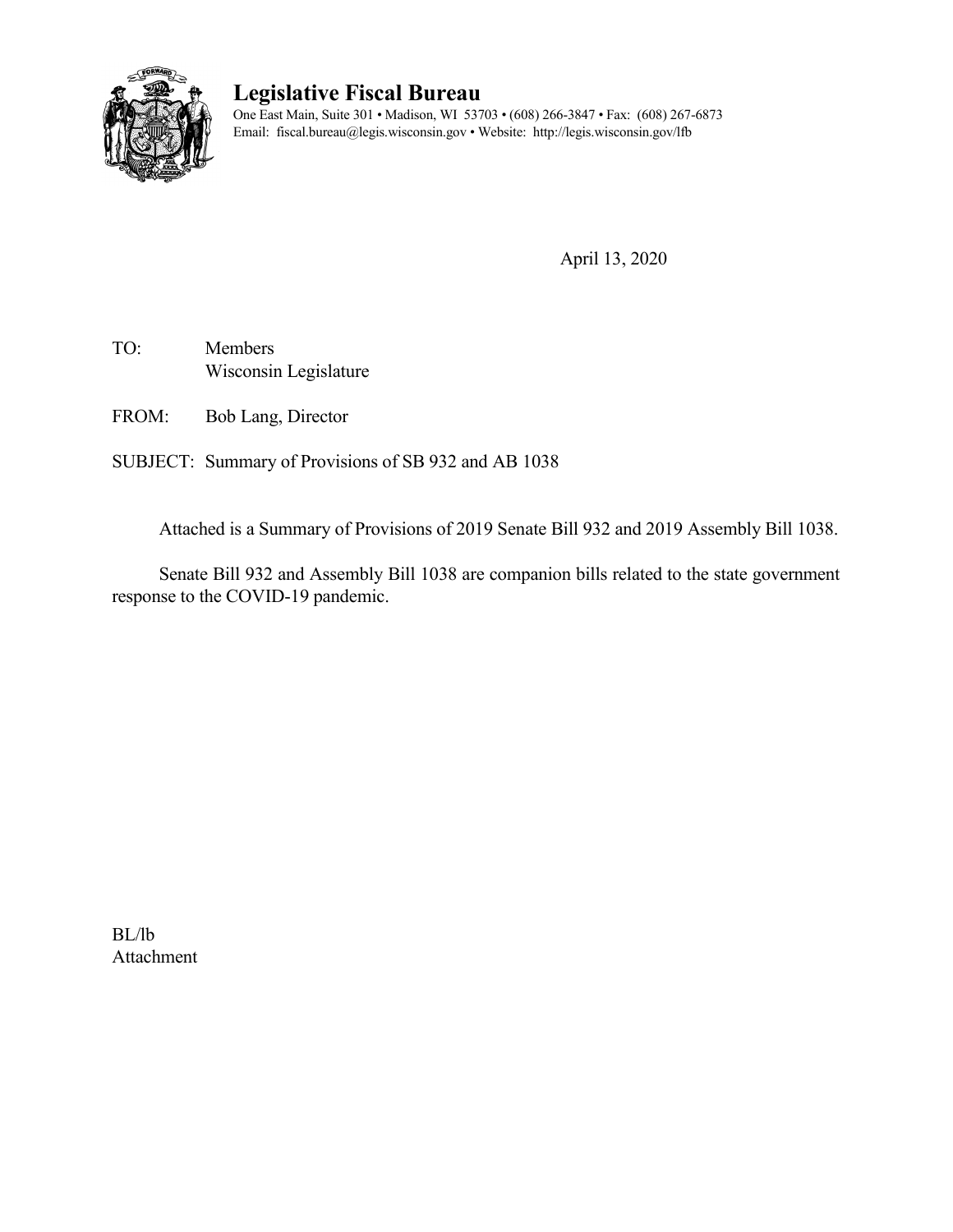# **Summary of Provisions**

## **SB 932 and AB 1038**

### **ADMINISTRATION**

### **1. EMPLOYEE TRANSFER AUTHORITY**

Authorize the Secretary of DOA to transfer any employee from one executive branch agency to another executive branch agency to provide services for the receiving agency during the public health emergency declared on March 12, 2020, by Executive Order 72. Specify that the receiving agency must pay all salary and fringe benefit costs of the employee during the time he or she is providing services for the receiving agency. Further, specify that any transfer would remain in effect until rescinded by the Secretary of DOA or 90 days after the public health emergency is terminated, whichever is earliest. Specify that an employee may not receive a salary increase upon transfer to a state agency, nor may an employee receive a salary increase upon return to the sending state agency. Require the Secretary of DOA to submit a report to the Joint Committee on Finance no later than June 1, 2020, and on the first day of each subsequent month during the emergency period, that provides information on all employee transfers. Specify that the report identify the number of employees transferred, the title of each employee transferred, the title the employee assumed at the receiving agency, and the reasons for each employee transfer.

[Bill Section: 105(8)]

### **2. LIMITED-TERM EMPLOYEE HOURS**

Specify that the Director of the Bureau of Merit Recruitment and Selection in DOA's Division of Personnel Management may increase or suspend the number of hours for a limited-term appointment for the duration of the public health emergency declared on March 12, 2020, by Executive Order 72. Under current law, a limited-term appointment is a provisional appointment for less than 1,040 hours per year.

[Bill Section: 83]

#### **3. USE OF ANNUAL LEAVE**

Specify that a state employee may take annual leave within the first six months of the employee's probationary period upon initial appointment during the public health emergency declared on March 12, 2020, by Executive Order 72. Further, specify that if such an employee who has taken annual leave terminates his or her employment before earning annual leave equivalent to the amount of annual leave the employee has taken, the appointing authority would be required to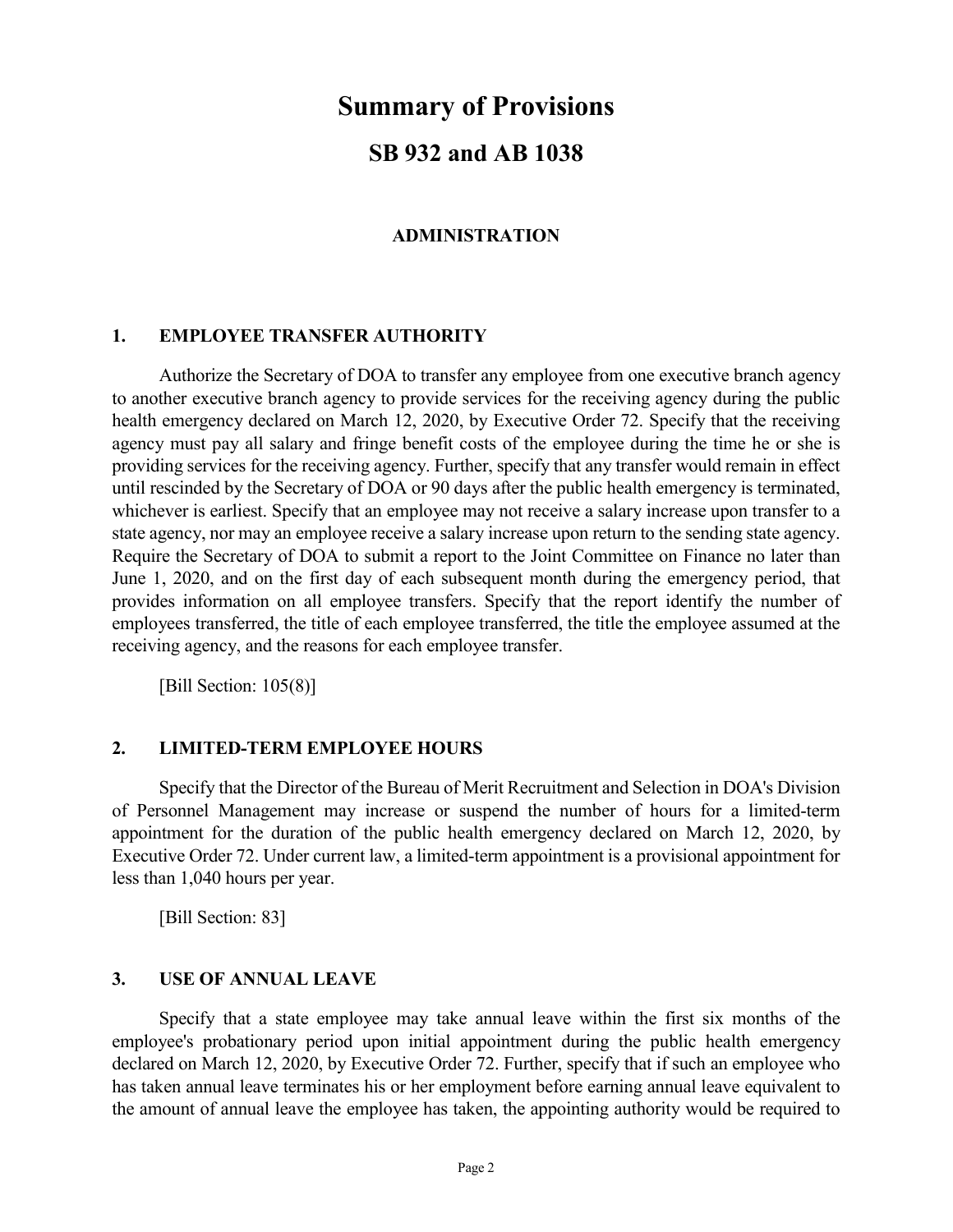deduct the cost of the unearned annual leave from the employee's final pay.

Under current law, an employee, with the approval of his or her appointing authority, may anticipate the annual leave which he or she could earn during the current calendar year, but no employee is eligible to take annual leave until he or she has completed the first six months of a probationary period for an original job appointment unless the employee uses annual leave that he or she accrued while serving in an unclassified position.

[Bill Section: 84]

### **4. STATE EMPLOYMENT FILINGS AND IN-PERSON MEETINGS**

Specify that a state employee does not waive his or her right to appeal an adverse employment decision if the employee does not timely file a complaint or appeal during the public health emergency declared on March 12, 2020, by Executive Order 72. Further, specify that the tolling period for an employee to file such a complaint with the appointing authority would begin 14 days after the termination of the declared public health emergency or extension. In addition, specify that an appointing authority or his or her designee is not required to meet with a complainant in person when conducting an investigation related to such a complaint filed by an employee during the public health emergency.

Under current law, to commence the grievance process for an adverse employment action, a state employee must file a complaint with the employee's appointing authority challenging the adverse employment decision against the employee no later than 14 days after the employee becomes aware of, or should have become aware of, the decision that is the subject of the complaint. Also under current law, an appointing authority or his or her designee who receives a timely complaint must conduct any investigation they consider necessary, meet with the employee in person, and issue a decision in writing no later than 14 days after the date on which the complaint is received.

[Bill Section: 85]

### **5. LOW-INCOME ENERGY ASSISTANCE PROGRAM APPLICATION PERIOD**

Allow households to apply for heating assistance under the low-income home energy assistance program (LIHEAP) any time before December 31, 2020, rather than between October 1 and May 15, as under current law. The Coronavirus Aid, Relief, and Economic Security (CARES) Act provides Wisconsin an estimated \$8.0 million for the program to support costs associated with home energy bills and weatherization.

[Bill Section: 105(19)]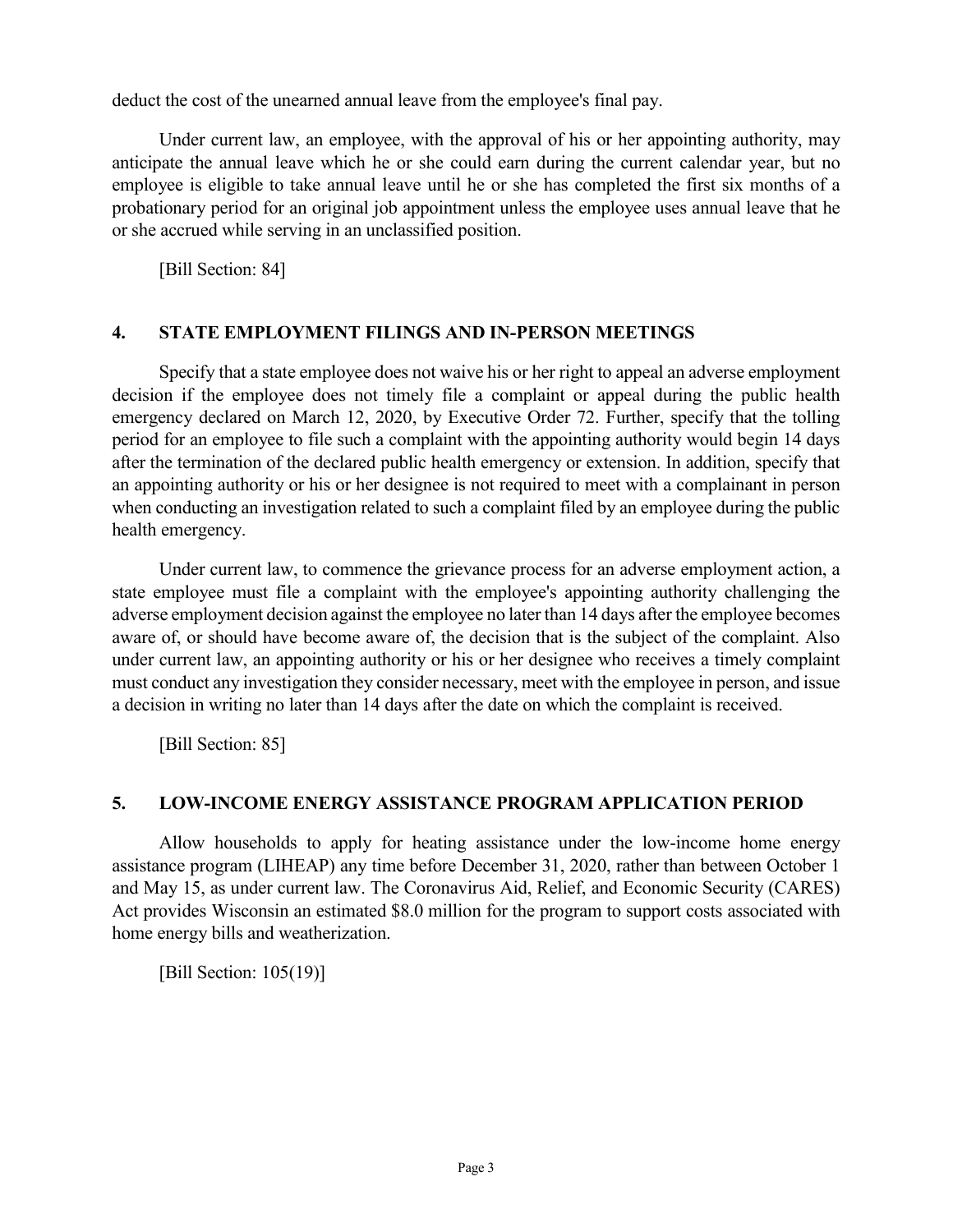#### **AGRICULTURE, TRADE AND CONSUMER PROTECTION**

#### **1. RETURNS DURING PUBLIC HEALTH EMERGENCY**

Prohibit a retail establishment from accepting the return of fresh or packaged food, cleaning supplies, personal care products, or paper products during the public health emergency declared on March 12, 2020, by Executive Order 72, or within 30 days after the emergency ends. However, allow a retailer to accept the return of food, personal care products, cleaning supplies, or paper products within seven days of purchase for any reason, or at any time if a product was contaminated due to improper production or packaging. Further, allow retail establishments to accept returns of other types of products at any time.

[Bill Section: 32]

#### **2. COUNTY FAIR AID ELIGIBILITY**

Specify that any currently operating fair eligible to receive county fair aids would remain eligible to receive funding if that fair was cancelled as a result of the public health emergency declared under Executive Order 72, including any extension granted by legislative resolution.

Under current law, county fair aids may be provided to one fair per county, operated by either the county or its designee, except that any organization that received fair aids in 1950 remains eligible for funding as long as it has operated a fair each year since that time. The provision would ensure that any cancellation due to the current public health emergency would not render a fair ineligible to receive funding in future years. Fair aids are budgeted at \$456,400 GPR annually during the 2019-21 biennium and awards are capped at \$10,000 per fair, subject to further proration if total eligible reimbursements exceed the appropriated amount.

[Bill Section: 105(18)]

#### **BOARD OF COMMISSIONERS OF PUBLIC LANDS**

#### **1. AUTHORIZE TRUST FUND LOANS TO MUNICIPAL UTILITIES**

Allow BCPL to offer loans from the common school fund and other school trust funds to nonprofit municipal utilities during the state of emergency declared by the Governor under Executive Order 72, including any extension granted by the Legislature, and up to 60 days after the emergency declaration expires. Specify BCPL may offer loans to ensure that the utility is able to maintain liquidity during the emergency period, and authorize BCPL to issue loans for amounts and conditions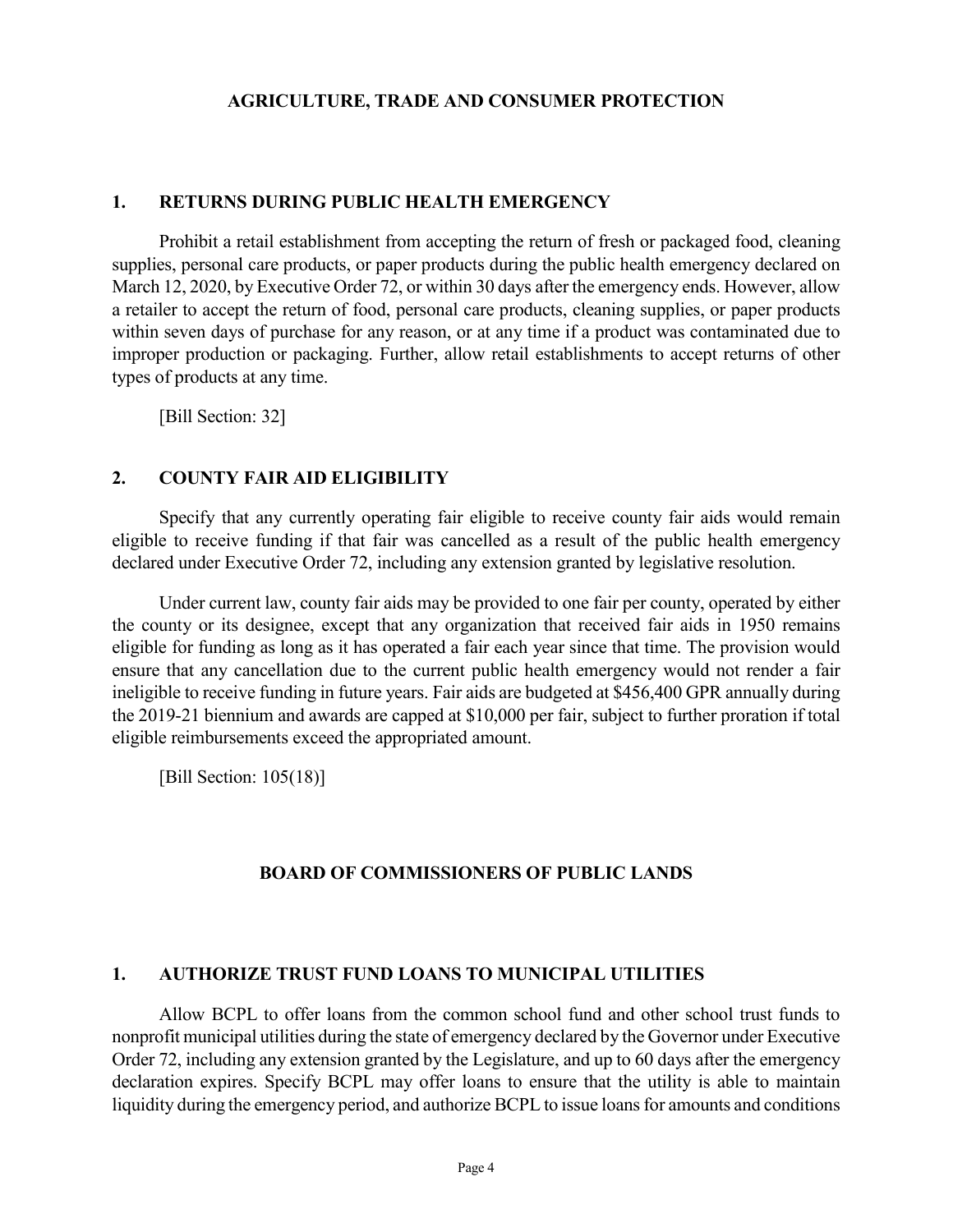as may be agreed upon by a borrower. Further, specify that the Legislature determines the loans serve a public purpose.

Under current law, BCPL makes loans to school districts, municipalities, sewer districts and other public entities from the school trust funds that it manages. BCPL typically offers 10-year loans with low fixed interest rates. Under statute, BCPL loans must have an interest rate greater than 2%. BCPL does not charge a pre-payment penalty.

The public health emergency allows commercial and residential ratepayers to temporarily suspend utility payments without losing service. The provision is intended to allow BCPL to extend loans to municipal utilities so that they may continue to meet obligations in the event of a temporary loss of revenues.

[Bill Section: 105(9)]

### **BUDGET MANAGEMENT AND COMPENSATION RESERVES**

### **1. TRANSFERS FROM SUM SUFFICIENT APPROPRIATIONS**

Allow the Joint Committee on Finance to transfer up to \$75 million from sum sufficient appropriations during the current public health emergency declared by the Governor and for a period of up to 90 days after the termination of the public health emergency. Transferred funds could be used for expenditures related to the public health emergency.

Under current law, the Joint Committee on Finance can transfer funds between two appropriations or between two fiscal years in the same biennium if the transfer would eliminate unnecessary duplication of functions, result in a more efficient and effective method for performing programs, or more effectively carry out legislative intent. Such transfer must be for purposes which have been authorized or directed by the Legislature, and cannot change legislative intent. Current law does not allow a transfer from a sum sufficient appropriation to other types of appropriations.

[Bill Sections: 1 and 2]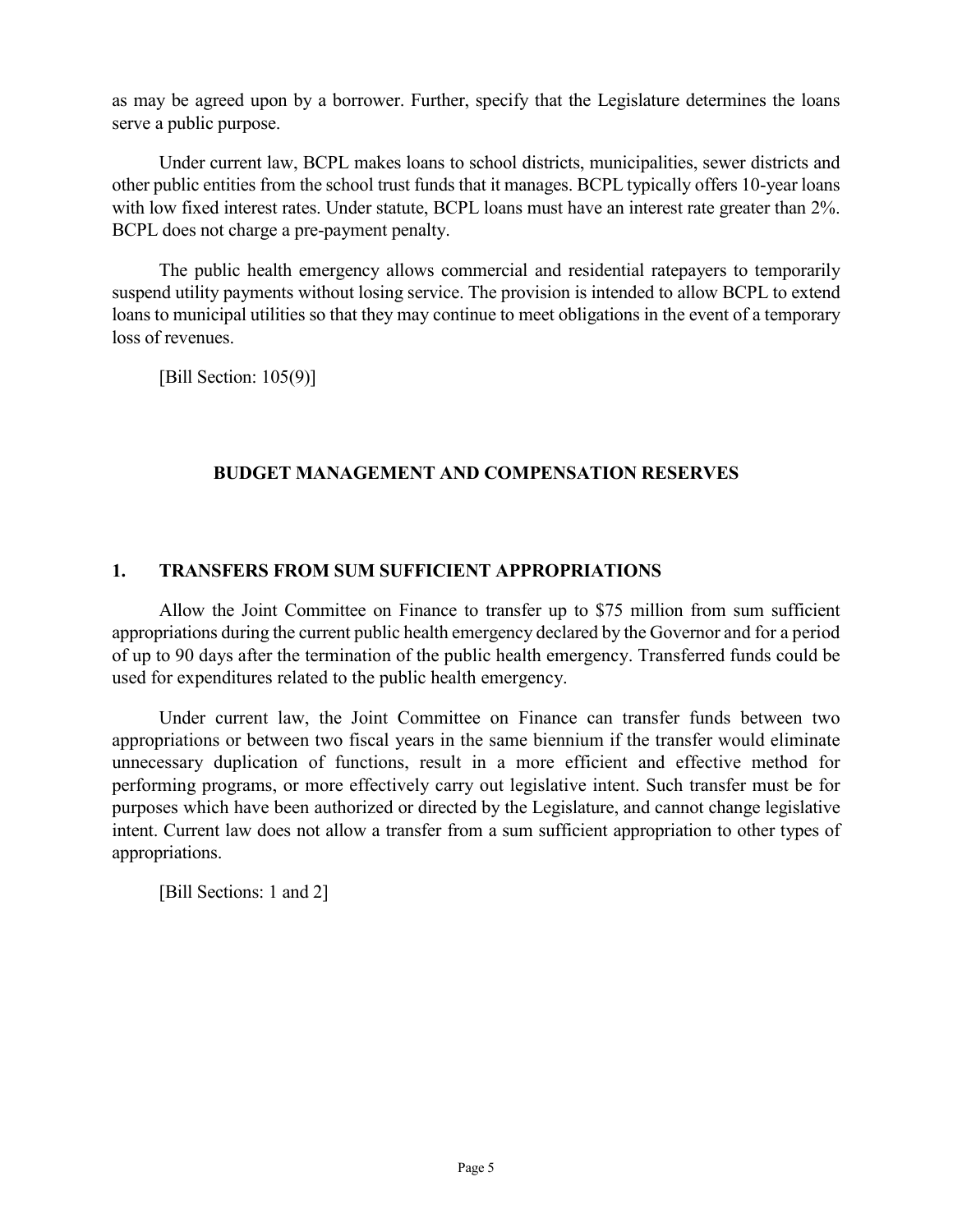#### **BUILDING COMMISSION**

#### **1. GENERAL OBLIGATION BONDING REFUNDING AUTHORITY**

Increase the bonding authorization for refunding of any outstanding tax-supported or selfamortizing state general obligation debt by \$725,000,000, from its current level of \$6,785,000,000 to \$7,510,000,000. These bonds could only be issued if the debt refinancing meets the current law requirement that the true interest costs of the state must be reduced. The authorization for this refunding bonding was last increased in 2017 Act 59 (the 2017-19 budget).

[Bill Section: 3]

#### **CHILDREN AND FAMILIES**

#### **1. CHILD CARE DEVELOPMENT BLOCK GRANT -- JFC APPROVAL OF CARES FUNDING INCREASE**

Provide that any additional child care development block grant funds the state receives under the Coronavirus Aid, Relief, and Economic Security (CARES) Act of 2020 would be credited to two current FED block grant appropriations for child welfare services that fund aids to individuals and state operations costs. Further, provide that no moneys that are credited to these appropriations may be encumbered or expended except as provided under s. 16.54 of the statutes, which would make these additional funds subject to a 14-day passive review by the Joint Committee on Finance.

It is currently estimated that the state may receive an additional \$51.3 million FED in CCDBG funds under the CARES Act.

[Bill Section: 105(17)]

#### **EMPLOYEE TRUST FUNDS**

#### **1. REHIRED ANNUITANTS IN CRITICAL POSITIONS**

Specify that a Wisconsin Retirement System (WRS) participant who is hired by a participating employer during the public health emergency declared on March 12, 2020, by Executive Order 72 may elect to not suspend his or her annuity for the duration of the public health emergency if: (a) at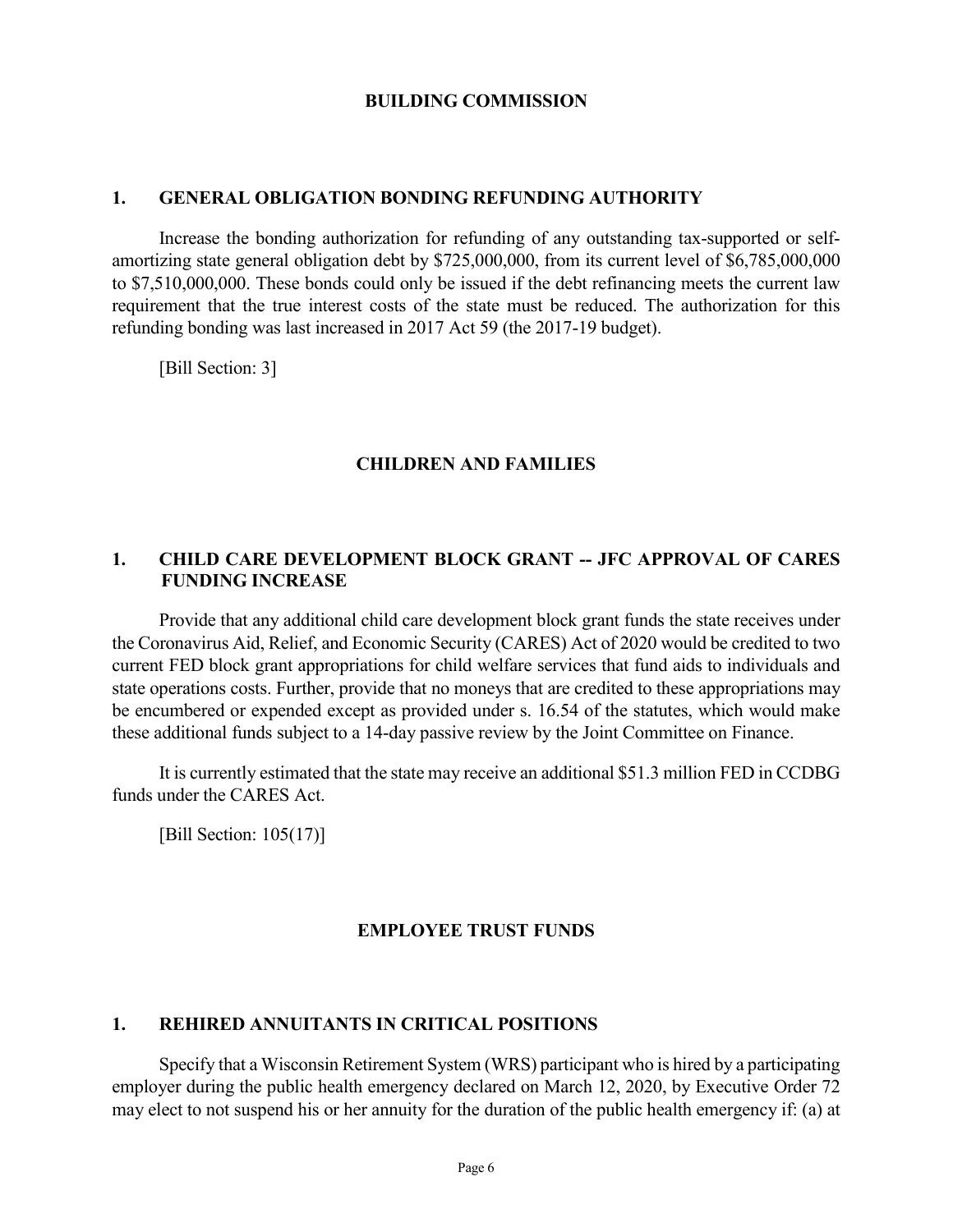the time of terminating employment, the participant does not have an agreement with any participating employer to return to employment or enter into a contract to provide employee services; and (b) the position for which the annuitant is hired is a critical position. Further, specify that the current break-in-service requirement of 75 days would not apply to a participant who is hired for a critical position during the public health emergency if at least 15 days have elapsed between the termination of employment and becoming a participating employee. Require the head of each state agency and each local health department, based on guidance provided by the Secretary of the Department of Health Services, to determine which positions within the respective state agency or local government are critical, for the purposes of administering the provisions applicable to rehired annuitants.

Under current law, any WRS participant who retires on or after July 2, 2013, must suspend their annuity and become a participating WRS employee if they are employed in covered employment, or enter into a contract with a WRS employer, and are expected to work at least twothirds of what is considered full-time employment by the Department of Employee Trust Funds. Also under current law, any WRS participant who retires on or after July 2, 2013, has a break-inservice requirement of 75 days between termination of employment and becoming a participating employee with a WRS employer. This separation from WRS employment must occur for an individual who applied for an annuity or lump sum payment to continue to qualify for an annuity or to retain the lump sum payment.

[Bill Sections: 4 thru 12 and 79]

### **2. LEAVES OF ABSENCE AND HEALTH INSURANCE**

Specify that, for the purposes of group health insurance coverage offered by the Group Insurance Board, an employee who returns from a leave of absence and who has not resumed active duty for at least 30 consecutive calendar days during the public health emergency declared on March 12, 2020, by Executive Order 72 is deemed to have ended or interrupted the leave of absence on March 12, 2020.

Under current law, a leave of absence is not deemed ended or interrupted until the employee has resumed active performance of duty for 30 consecutive calendar days for at least 50 percent of what is considered the employee's normal work time with the employer. Also under current law, a state or local public employer that provides its employees health insurance coverage through a plan offered by the Group Insurance Board must continue to pay required employer contributions, if any, toward the health insurance premium of an insured employee while the insured employee is on a leave of absence for the first three months of the leave of absence, or for the entire leave of absence if the insured employee is receiving temporary disability compensation. Under the provision, an employee of such an employer who returns from a leave of absence during the public health emergency declared on March 12, 2020, by Executive Order 72, and who was eligible to receive an employer contribution towards health insurance premiums prior to commencing the leave of absence, would be immediately eligible for the employer contribution towards the cost of health insurance premiums.

[Bill Section: 82]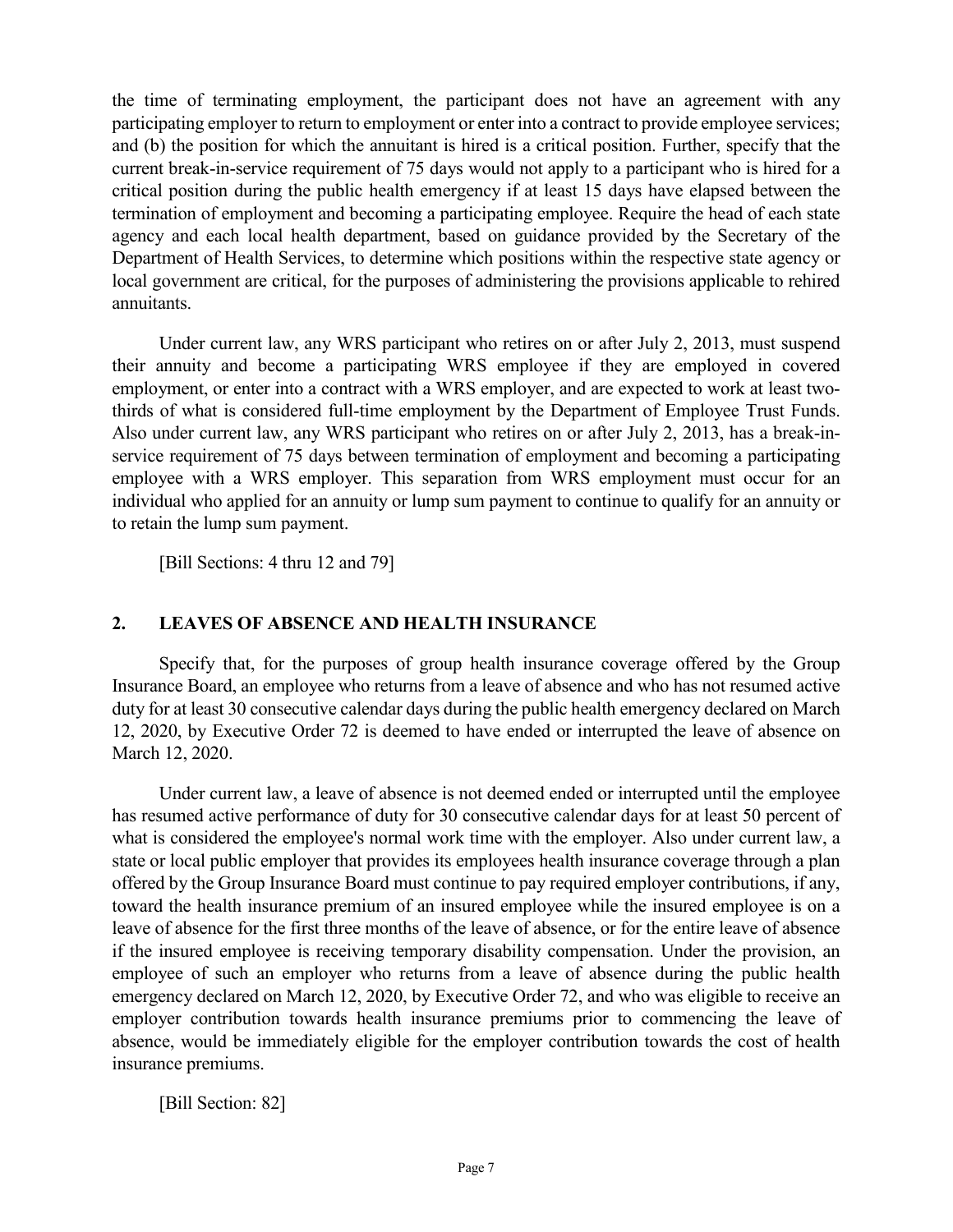#### **GENERAL PROVISIONS**

### **1. GOVERNMENTAL DEADLINES AND TRAINING REQUIREMENTS DURING A PUBLIC HEALTH EMERGENCY**

Specify that a state or local governmental unit, during the public health emergency declared on March 12, 2020, by Executive Order 72, may suspend any deadline associated with a program or action that the state or local governmental unit administers or enforces. Define "emergency period" as the period covered by the public health emergency plus 30 days after the end of the emergency. Define "deadline" to mean any date certain by which, or any limitation as to time within which, an action or event is required to occur. Specify that a state or local governmental unit may not charge any interest or penalties that would otherwise apply with respect to the suspended deadlines. Specify that the suspension of deadlines would not apply to any elections-related deadlines. Specify that during the emergency period, a state or local unit of government may suspend any training requirements that are associated with programs the state or local unit of government administers or enforces. Specify that the provision would first apply to deadlines or training requirements during the public health emergency declared on March 12, 2020, including any extensions.

Specify that the suspension of deadlines does not apply to tax-filing deadlines with respect to tax revenues deposited to the general fund, certain taxes and fees deposited to the transportation fund, or to interest and penalties on property taxes payable in 2020 that are due after February 1, 2020, provided that the full amount of the payment is received on or before October 1, 2020. The tax-filing deadlines are described under "Revenue" and the waiver of interest in penalties for property tax purposes are described under "Shared Revenue and Tax Relief."

[Bill Sections: 81 and 106(2)]

#### **2. IN PERSON APPEARANCE WAIVER**

Specify that the head or governing body of a state entity may waive a requirement imposed, administered, or enforced by the state entity that an individual appear in person during the public health emergency declared on March 12, 2020, by Executive Order 72 if the head or governing body finds that the waiver assists in the state's response to the public health emergency or that enforcing the requirement may increase the public health risk. Define "state entity" to mean any state agency, institution of higher education, association, society, or other body in state government, created or authorized to be created by the Constitution or any law that is entitled to expend moneys appropriated by law, including the Legislature, the Courts, and any authority.

[Bill Section: 80]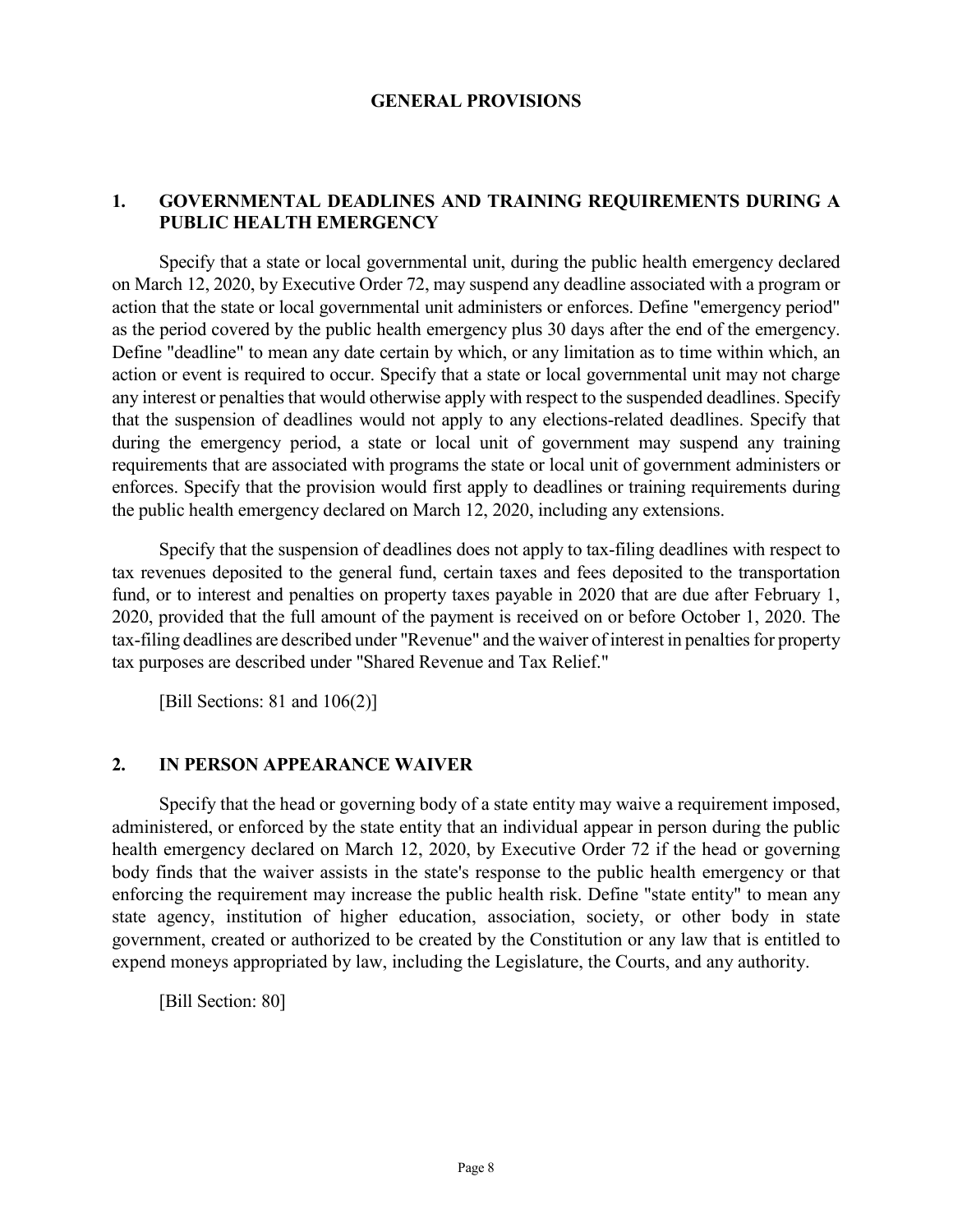#### **3. EXEMPTION FROM CIVIL LIABILITY FOR MANUFACTURE OF MEDICAL SUPPLIES DURING PUBLIC HEALTH EMERGENCY**

Exempt manufacturers, distributors, and sellers of emergency medical supplies that donate or sell their products in response to the public health emergency, as declared under federal law by either the President or federal Secretary of Health and Human Services, from civil liability associated with injury or death caused by those products. The manufacturer, distributor, or seller would be exempt from civil liability only if the product were sold or donated to a nonprofit organization or unit of government at a price that does not exceed the cost of production, defined to include only the cost of inputs, wages, operating the manufacturing facility, and transporting the product. Define emergency medical supplies as any medical equipment or supplies necessary to limit the spread of, or provide treatment for, a disease associated with the public health emergency, including life support devices, personal protective equipment, cleaning supplies, and any other item determined to be necessary by the Secretary of the Department of Health Services. Specify that the exemption would not apply if the death or injury were caused by a willful act or omission.

[Bill Sections: 99 thru 104]

#### **4. EXEMPTION TO 50 PIECE RULE FOR COVID-19 EMERGENCY**

Allow a person elected to state or local office who becomes a candidate for a national, state, or local government office to use public funds to pay for communications related to the public health emergency declared under Executive Order 72 (including any extension granted by legislative resolution) if the communications are made during the emergency period, or within 30 days after termination of the emergency period.

Under current law, with limited exceptions, a person elected to state or local office who becomes a candidate for a national, state, or local government office may not use public funds to pay for 50 or more pieces of substantially identical material during the campaign season.

[Bill Section: 105(13)]

#### **HEALTH SERVICES**

### **1. TEMPORARY SUSPENSION OF MEDICAL ASSISTANCE PROVISIONS TO MEET CONDITIONS FOR ENHANCED FEDERAL MATCHING PERCENTAGE**

Authorize DHS to take certain actions, as described below, to satisfy criteria for qualifying for enhanced federal medical assistance percentage (FMAP) available during an emergency period declared in response to the novel coronavirus pandemic, as established by the federal Family First Coronavirus Response Act (FFCRA).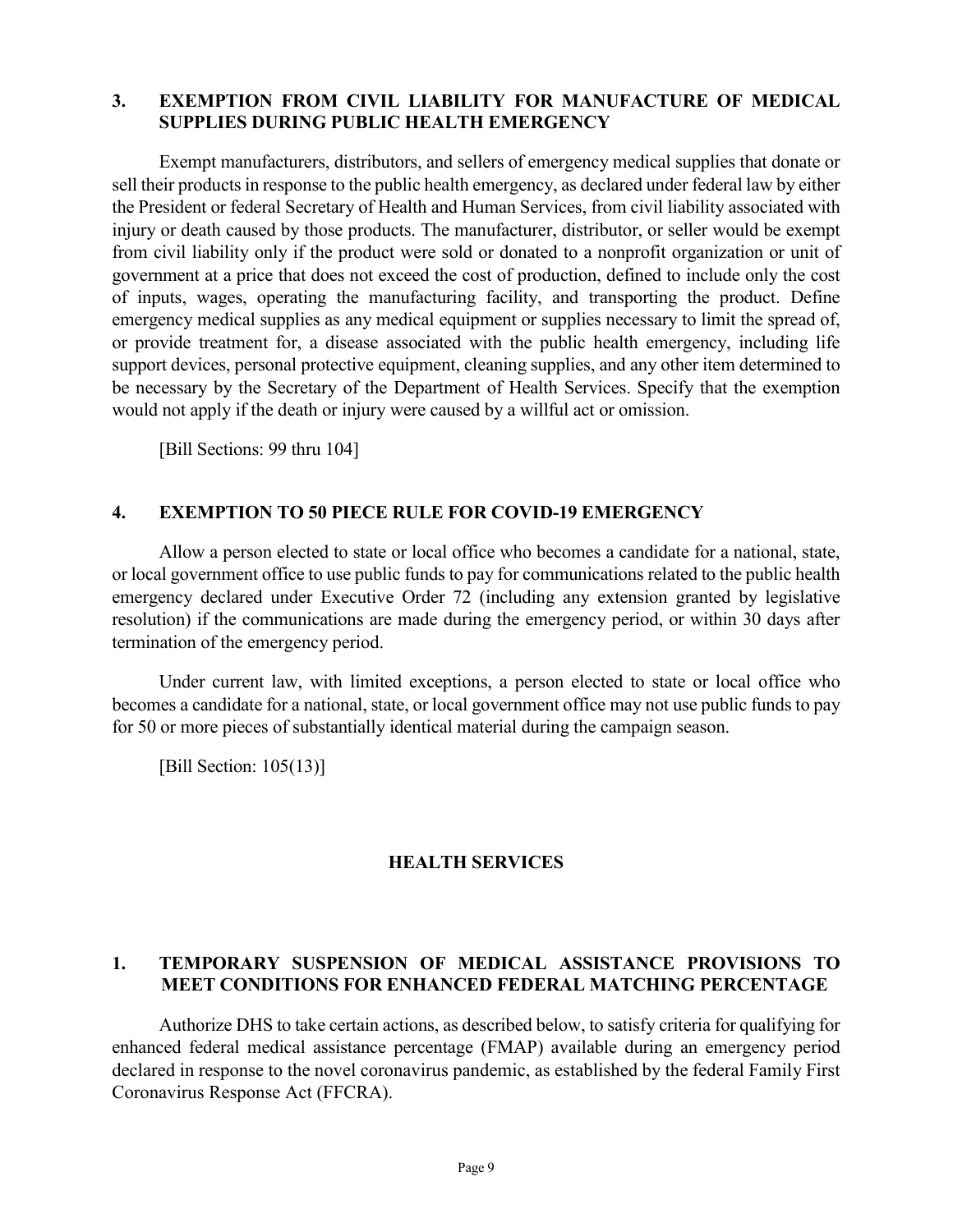Under this provision, the Department would be authorized to do the following on a temporary basis: (a) suspend monthly premiums for childless adults covered under the medical assistance (MA) program; (b) suspend the requirement that childless adults complete a health risk assessment questionnaire for childless adults, as a condition of MA eligibility; (c) delay the implementation of a community engagement requirement for childless adults until the date that is either: (1) 30 days after the day the federal government has approved the community engagement implementation plan; or (2) 30 days after the last day of the calendar quarter in which the last day of the declared federal public health emergency associated with the novel coronavirus pandemic occurs; and (d) maintain continuous enrollment of any MA beneficiary who is enrolled as of the date of passage of the FFCRA (March 18, 2020), or who subsequently enrolls in the program during the period of the federal public health emergency, until the end of the end of the final month during which the federal public health emergency is in effect.

The Department of Health Services implemented the monthly premiums and health risk questionnaire beginning on February 1, 2020, under terms of a federal waiver applicable for Medicaid coverage for childless adults. The community engagement provision is another waiver provision, which has not yet been implemented. Under provisions established under 2017 Act 370, the deadline for implementation of this provision is currently April 29, 2020, although the federal government has not approved the final implementation plan.

The FFCRA increases each state's FMAP by 6.2 percentage points during any calendar quarter for which the COVID-19 federal public health emergency is in effect, provided that the state meets certain maintenance of effort criteria. This increase will apply, at a minimum to the first two quarters of 2020, January through March, and April through June. Based on current expenditure levels in the state's medical assistance program, the increase to the state's FMAP will increase federal Medicaid matching funds by approximately \$150 million per quarter, or approximately \$300 million over the two quarters covering the final six months of state fiscal year 2019-20.

In order to qualify for the FMAP increase, states must: (a) not adopt more restrictive eligibility standards, methodologies, or procedures for their Medicaid programs than were in effect on January 1, 2020; (b) not charge a higher premium for any eligibility groups than was in effect on January 1, 2020; (c) ensure that any person who was enrolled as of the date of enactment of the FFCRA or who enrolls during the federal public health emergency be eligible for benefits through the end of the month in which the public health emergency period ends; and (d) provide coverage of COVID-19 testing and treatment for Medicaid beneficiaries without cost sharing. With respect to premiums, a state is not ineligible for the FMAP increase during the 30-day period following the passage of the FFCRA (that is, through April 17, 2020), if it had a premium in effect on the date of passage that would otherwise not be in compliance with the maintenance of effort requirement.

Since the state's childless adult waiver provisions were implemented after January 1, 2020, the provisions must be suspended in order for the state to qualify for the enhanced FMAP. In addition, the state must make modifications to eligibility review processes to ensure continuous enrollment for MA beneficiaries during the federal public health emergency. The changes under this item, which would be established in a nonstatutory provision, are intended to make the state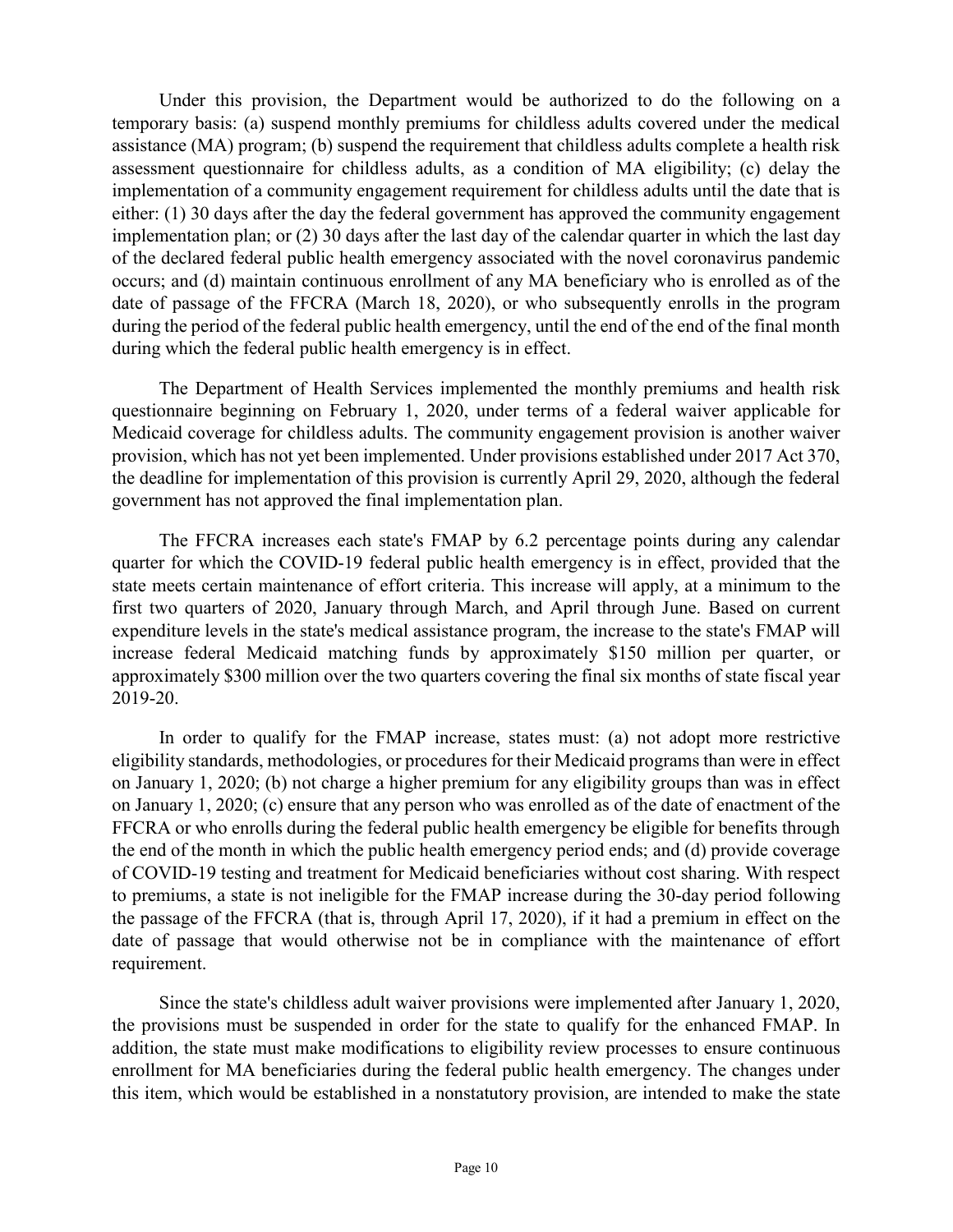eligible to receive enhanced FMAP under the FFCRA.

[Bill Section: 105(1)]

### **2. LEGISLATIVE OVERSIGHT OF FEDERAL WAIVER REQUESTS RELATED TO THE COVID-19 PUBLIC HEALTH EMERGENCY**

Exempt a Department of Health Services (DHS) request for a waiver, amendment to a waiver, or other federal approval from the current law provisions, enacted in 2017 Wisconsin Act 370, relating to legislative authorization for, and review of, such requests during the public health emergency declared by the Secretary of the federal Department of Health and Human Services on January 31, 2020, in response to the 2019 novel coronavirus. Provide that: (a) any approved state plan amendment that extends beyond the period of the federally-declared public health emergency must comply with the Act 370 provisions relating to legislative review of state plan amendments; and (b) all of the provisions in this item are temporary, and must comply with Act 370 provisions relating to legislative oversight, and, if applicable, review of state plan amendments.

Specify that such an exemption applies only if the request is any of the following:

*Relating to the medical assistance program*. Any of the following:

• Allowing providers to receive payments for services provided in alternative settings to recipients affected by 2019 novel coronavirus;

Waiving preadmission screening and annual resident review requirements when recipients are transferred;

• Allowing hospitals who hold a state license but have not yet received accreditation from the Joint Commission to bill the medical assistance program during the 2019 novel coronavirus public health emergency;

• Waiving payment of the application fee to temporarily enroll a provider for 90 days or until the termination of the 2019 novel coronavirus public health emergency, whichever is longer;

• Waiving pre-enrollment criminal background checks for providers that are enrolled in the Medicare program to temporarily enroll the provider in the medical assistance program for 90 days or until the termination of the 2019 novel coronavirus public health emergency, whichever is longer;

• Waiving site visit requirements to temporarily enroll a provider for 90 days or until the termination of 2019 novel coronavirus public health emergency, whichever is longer;

• Ceasing revalidation of providers who are enrolled in the medical assistance program or otherwise directly impacted by the 2019 novel coronavirus public health emergency for 90 days or until termination of the public health emergency, whichever is longer;

• Waiving the requirement that physicians and other health care professionals be licensed in the state in which they are providing services if they have equivalent licensing in another state or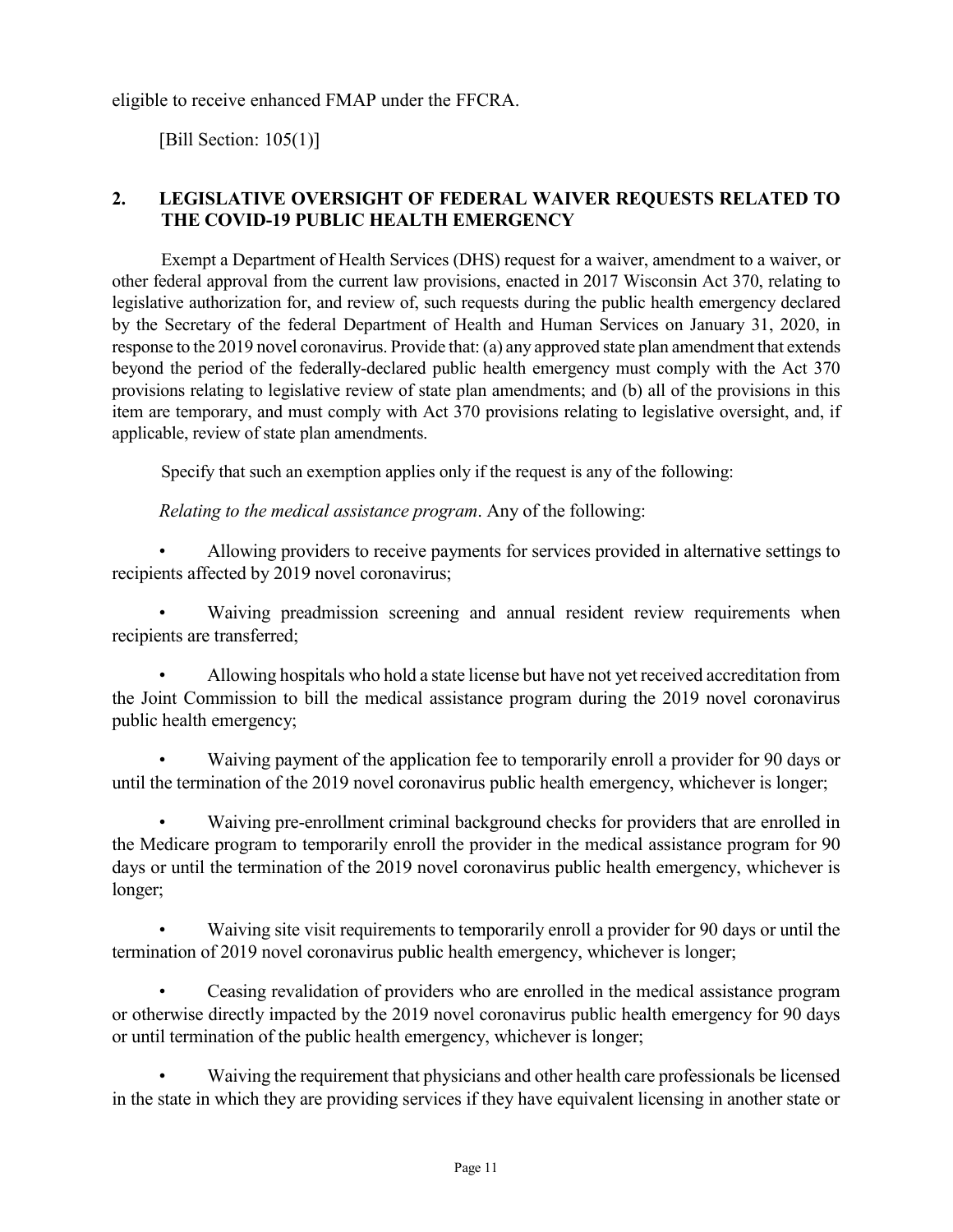are enrolled in the federal Medicare program;

• Waiving prior authorization requirements for access to covered state plan or waiver benefits;

Expanding the authority under Section 1905 (a) of the federal Social Security Act regarding nonemergency transportation to allow for reimbursement of any eligible individual under the medical assistance program, additional vendors, transportation for caregivers going to provide services to recipients, and meal delivery to medical assistance recipients;

Waiving public notice requirements that would otherwise be applicable to state plan and waiver changes;

• Modifying the tribal consultation timelines specified in the medical assistance state plan to allow for consultation at the next future tribal health director meeting;

• Modifying the requirement under federal law to submit the state plan amendment by March 31, 2020, to obtain an effective date during the first calendar quarter of 2020;

• Simplifying program administration by allowing for temporary state plan flexibilities rather than requiring states to go through the state plan amendment submission and approval process;

• Waiving timely filing requirements for billing under federal law to allow time for providers to implement changes;

Expanding hospital presumptive eligibility to include the population over age 65 and disabled;

• Allowing flexibility for submission of electronic signatures on behalf of a medical assistance recipient by application assistors if a signature cannot be captured in person;

• Waiving requirements for managed care organizations to complete initial and periodic recredentialing of network providers if the providers meet medical assistance provider enrollment requirements during the 2019 novel coronavirus public health emergency;

Requiring managed care organizations to extend preexisting authorizations through which a medical assistance recipient has received prior authorization until the termination of the 2019 novel coronavirus public health emergency;

• Waiving sanctions under Section 1877 (g) of the Social Security Act relating to limitations on physician referral;

• Allowing flexibility in how a teaching physician is present with the patient and resident including real-time audio and video or access through a window;

Waiving certain equipment requirements in hospital equipment maintenance requirement guidance issued on December 20, 2013, to maintain the health and safety of the hospitals' patients and providers;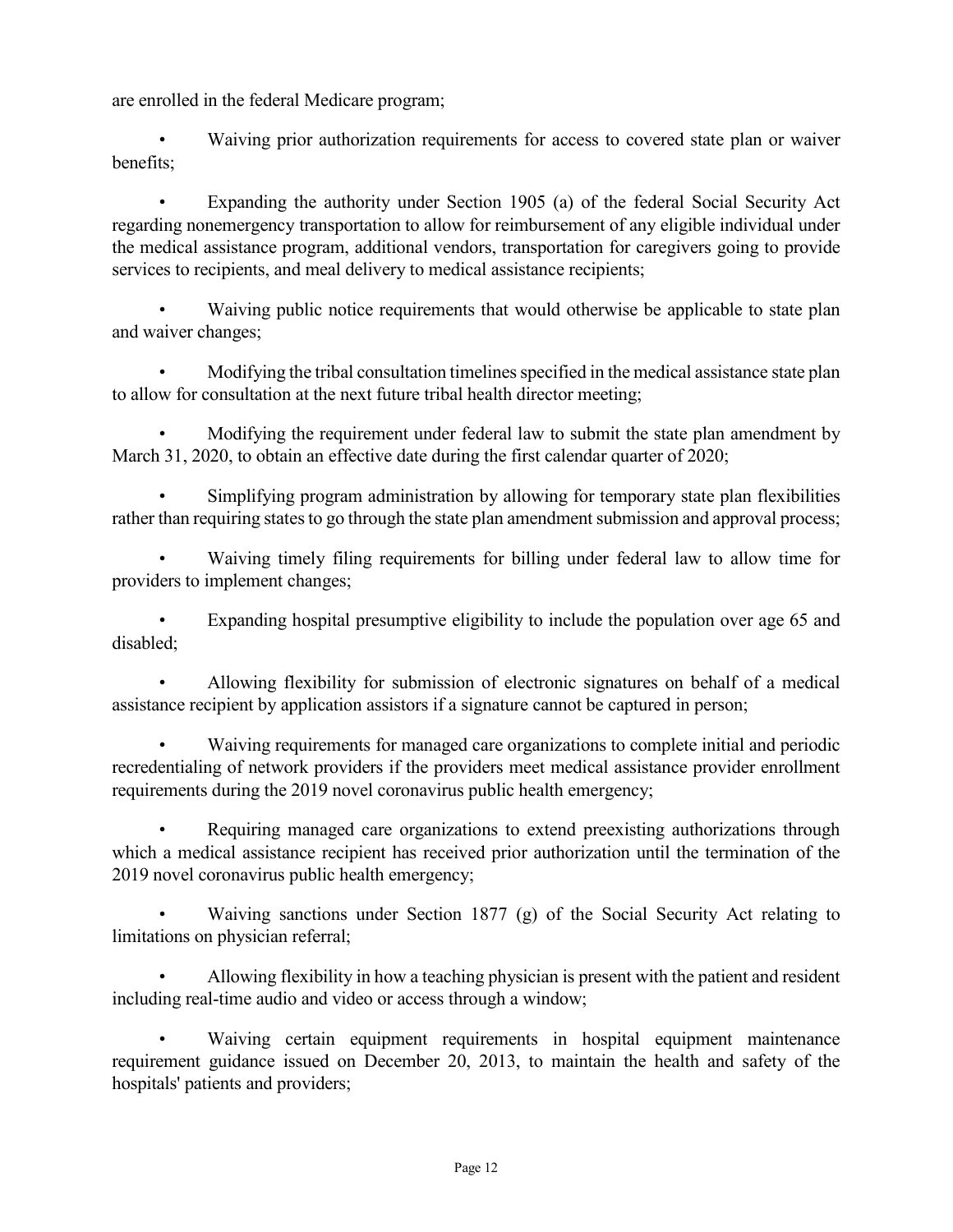• Creating provisions allowing for additional flexibilities to allow for the use in nursing homes of physician extenders in place of medical directors and attending physicians and telehealth options;

Waiving notice of transfers within a nursing home due to medically necessary protection from the 2019 novel coronavirus;

Waiving requirements to document sufficient preparation and orientation to residents to ensure a safer and orderly intrafacility nursing home transfer;

• Waiving requirements for a nursing home bedhold policy;

- Waiving the requirements for nursing home in-service education under federal law;
- Waiving nurse staffing information and posting of that information for nursing homes;

Suspending the requirement that a pharmacist go monthly to the nursing home to do record review;

• Waiving or lessening requirements for a paid feeding assistant program in nursing homes and setting guidelines for training to assist with the 2019 novel coronavirus pandemic;

Waiving the annual and quarterly screening of fire extinguishers and any other annual maintenance review for nursing homes;

Allowing all clinical hours required under federal law to be online simulation;

• Waiving under federal law the loss of the Nurse Aide Training and Competency Evaluation Program;

• Waiving the requirements under federal law for training of paid feeding assistants;

• Allowing home health agencies to perform certifications, initial assessments, and determine homebound status remotely or by record review;

• Waiving life safety codes for intermediate care facilities for individuals with intellectual disabilities under federal law and for hospitals, hospices, nursing homes, critical access hospitals and intermediate care facilities for individuals with intellectual disabilities relating to fire alarm system maintenance and testing, automatic sprinkler and standpipe system inspection, testing, and maintenance, and inspection and maintenance of portable fire extinguishers.

*Relating to the home and community-based waiver programs of Family Care, IRIS, and Children's Long-Term Supports.* Any of the following:

• Allowing all waiver services and administrative requirements that that can be provided with the same functional equivalency of face-to-face services to occur remotely;

Removing the requirement to complete a 6-month progress report to reauthorize prevocational service;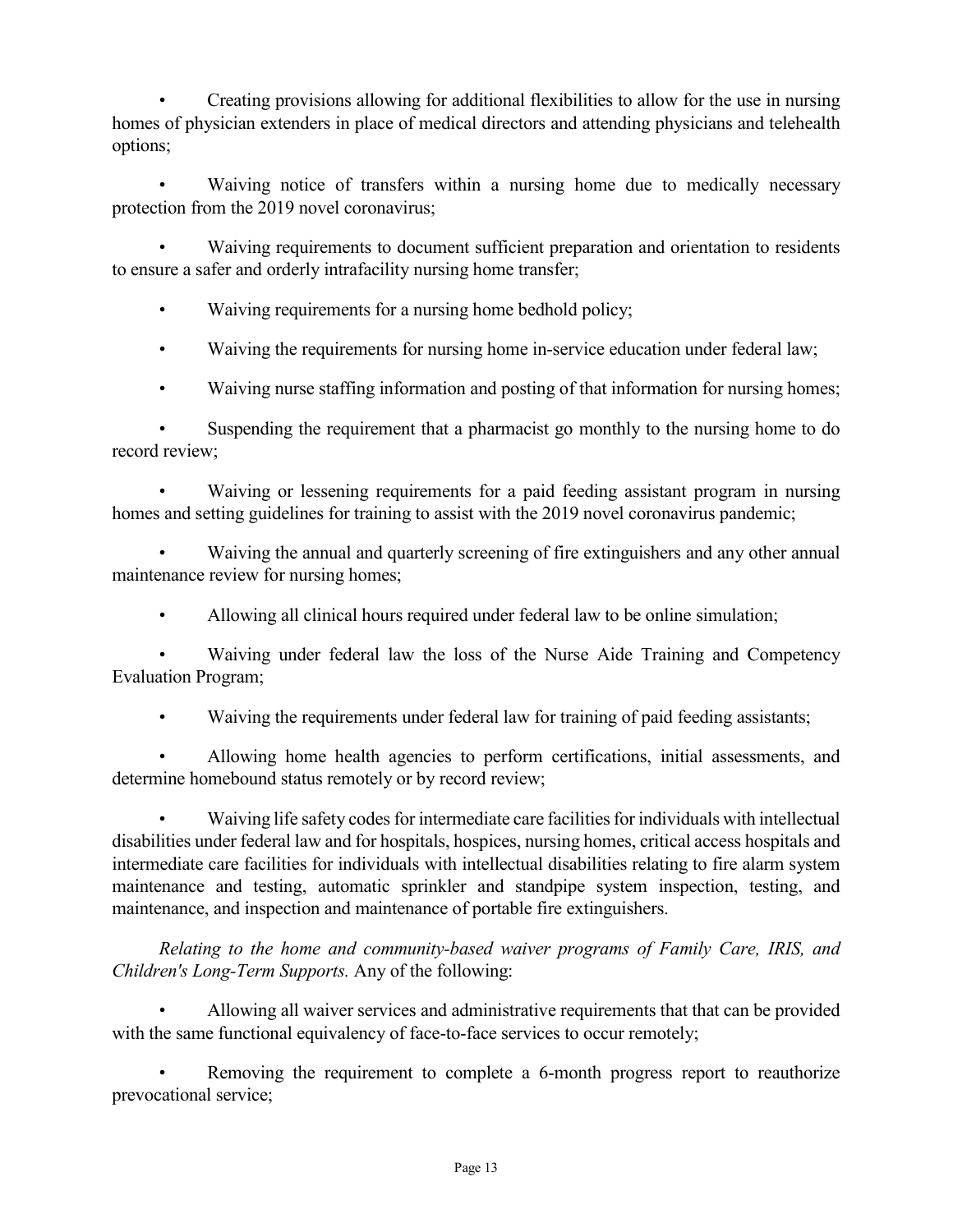Removing the limitation that quotes from at least 3 providers must be obtained and submitted for home modifications;

• Removing the limitation preventing supportive home care from being provided in adult family homes and residential care apartment complexes;

• Removing the limitation preventing personal or nursing services for recipients in residential care apartment complexes;

Removing the limitation that participants cannot receive other waiver services on the same day as receiving respite care;

• Allowing adult day service providers, prevocational providers, and supported employment providers to provide services in alternate settings;

• Allowing up to three meals per day for home delivered meals for Family Care and IRIS program enrollees and adding home delivered meals as a benefit in the Children's Long-Term Supports waiver;

• Removing the limitation on using moneys to relocate individuals from an institution or family home to an independent living arrangement;

• Allowing any individual with an intellectual or developmental disability to reside in a community-based residential facility with greater than eight beds;

• Modifying the scope of the child care benefit to allow for the provision of child care payments for children under the age of 12 in the program for direct care workers and medical workers who need access to child care during the emergency;

• Allowing for all home and community-based waiver services to be provided in temporary settings;

• Allowing home and community-based waiver services to be provided temporarily in an acute care hospital or in a short-term institutional stay;

• Allowing payment for home and community-based waiver services provided in settings outside this state;

• Allowing general retailers to provide assistive technology or communication aids;

• Allowing providers certified or licensed in other states or enrolled in the Medicare program to perform the same or comparable services in this state;

• Delaying provider licensing or certification reviews;

Allowing DHS to waive provider qualifications as necessary to increase the pool of available providers;

• Allowing 4-year background checks to be delayed;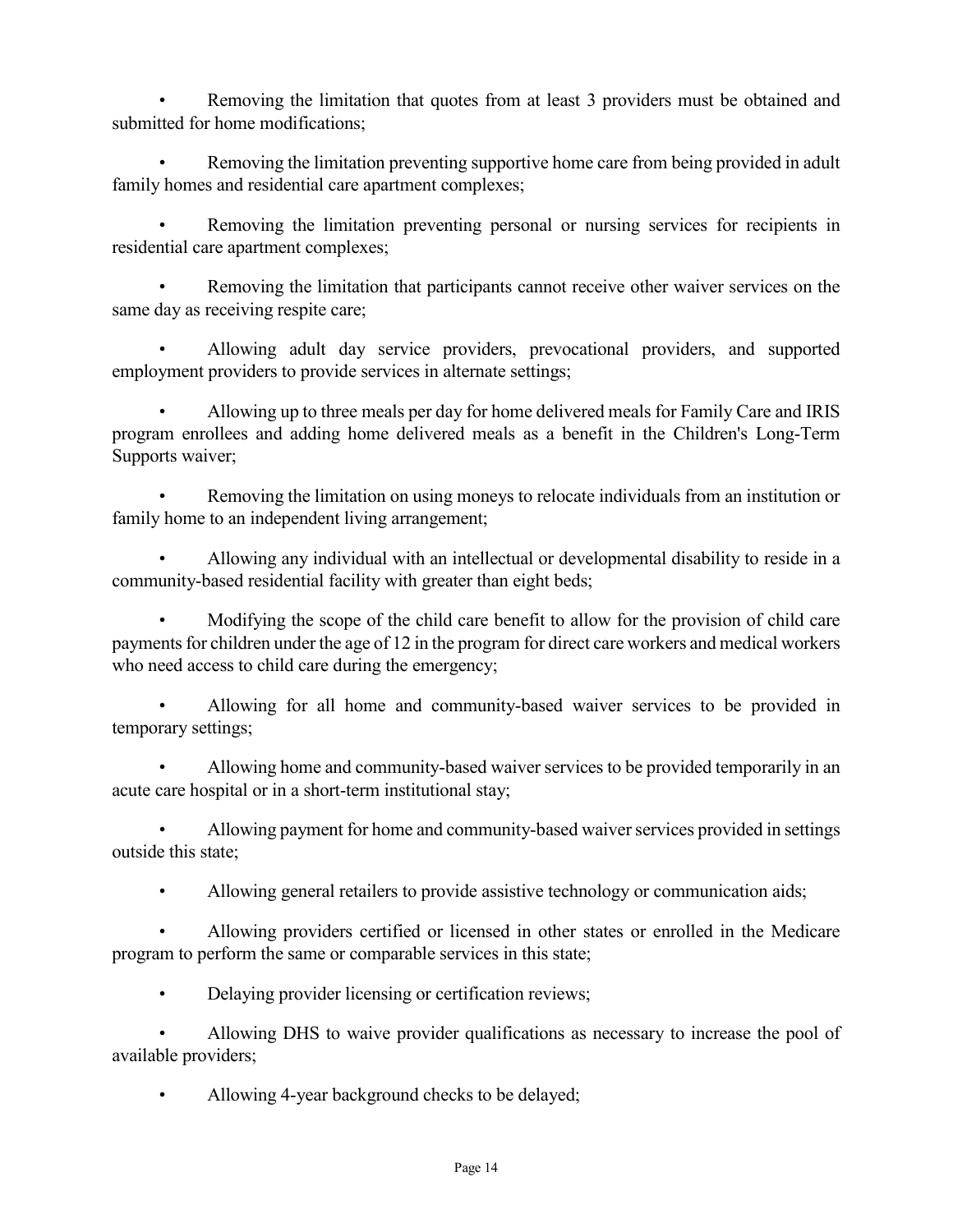• Expanding transportation providers to include individual and transportation network companies;

- Allowing noncertified individuals to provide home delivered meals;
- Allowing nursing students to provide allowable nursing services;

• Allowing parents to be paid caregivers for their minor children in the Children's Long-Term Supports program when providing a service that would otherwise have been performed and paid for by a provider;

• Allowing for qualified individuals to provide training to unpaid caregivers;

- Waiving choice of provider requirements;
- Waiving the managed care network adequacy requirements under federal law;

• Waiving requirements to complete initial and required periodic credentialing of network providers;

Adding a verbal and electronic method to signing required documents;

• Allowing the option to conduct evaluations, assessments, and person-centered service planning meetings virtually or remotely in lieu of face-to-face meetings;

Allowing the lessening of prior approval or authorization requirements;

• Allowing for data entry of incidents into the incident reporting system outside of typical timeframes;

• Waiving the requirement to distribute member-centered plans to essential providers;

• Allowing DHS to draw federal financing match for payments, such as hardship or supplemental payments, to stabilize and retain providers who suffer extreme disruptions to their standard business model or revenue streams as a result of the 2019 novel coronavirus;

Allowing DHS to waive participant liability for room and board when temporarily sheltered at noncertified facilities;

• Allowing payment for home and community-based waiver services;

• Allowing managed care enrollees to proceed almost immediately to a state fair hearing without having a managed care plan resolve the appeal first by permitting DHS to modify the timeline for managed care plans to resolve appeals to one day so the impacted appeals satisfy the exhaustion requirements and give enrollees more time to request a fair hearing;

Waiving public notice requirements that would otherwise be applicable to waiver changes;

• Modifying the tribal consultation timelines to allow for consultation at the next future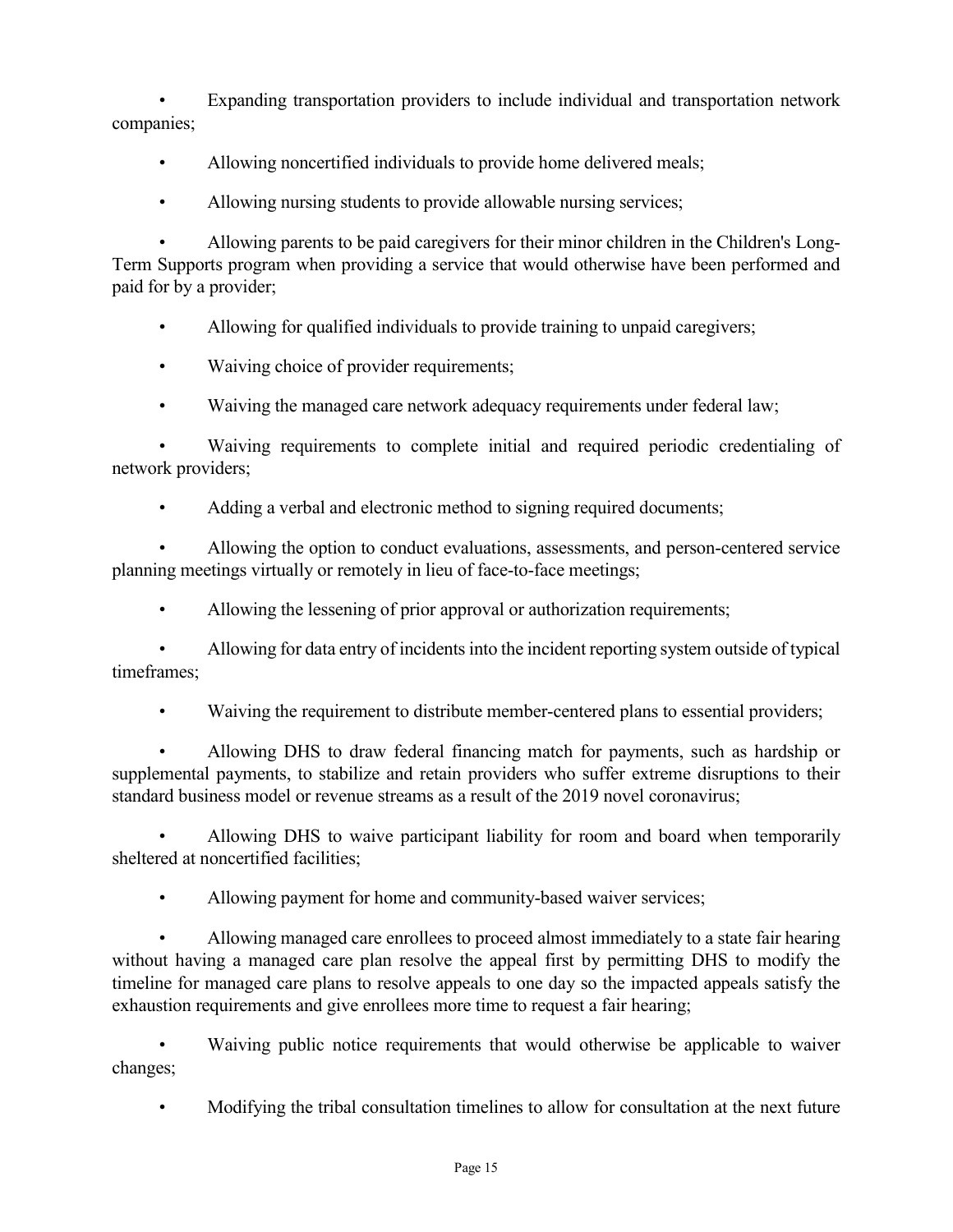tribal health directors meeting;

- Waiving timelines for reports, required surveys, and notifications;
- Allowing the extension of the certification period of level-of-care screeners;

• Allowing the waiver of requirements related to home and community-based settings on a case by case basis in order to ensure the health, safety and welfare of affected beneficiaries under federal law;

• Applying any provisions under this paragraph automatically to the concurrent 1915 (b) waiver;

• Allowing the waiver enrollment or eligibility changes based on a completed functional screen resulting in a change in level-of-care;

• Allowing for continued enrollment in the Children's Long-Term Supports program past the ages of 18 and 21; and

Allowing the suspension of involuntary disenrollment.

[Bill Section: 105(10)]

### **3. HOURS OF INSTRUCTIONAL PROGRAMMING FOR NURSE AIDES**

Prohibit the Department of Health Services from requiring an instructional program for nurse aides in Wisconsin to exceed the federally required minimum total training hours or minimum hours of supervised practical training.

Currently, nurse aides in Wisconsin are required to complete a minimum of 120 total training hours, including 32 hours of supervised practical training. Federal law currently requires nurse aides to complete 75 total training hours, including 16 hours of supervised practical training.

[Bill Section: 76]

### **4. PUBLIC HEALTH EMERGENCY DASHBOARD**

Provide that, during the state public health emergency declared on March 12, 2020, by Executive Order 72 and during the current national public health emergency, the entity that the state contracts with to collect, analyze, and disseminate health care information of hospitals and ambulatory surgery centers under Chapter 153 of the statues must prepare and publish a public health emergency dashboard, using healthcare emergency preparedness program information collected by the state from acute care hospitals.

Specify that the published dashboards must include information to assist emergency response planning activities. Require the entity and DHS to enter a data use agreement and mutually agree to the healthcare emergency preparedness program information DHS will provide to the entity, the information the entity will include in the dashboard, any publication schedule, and any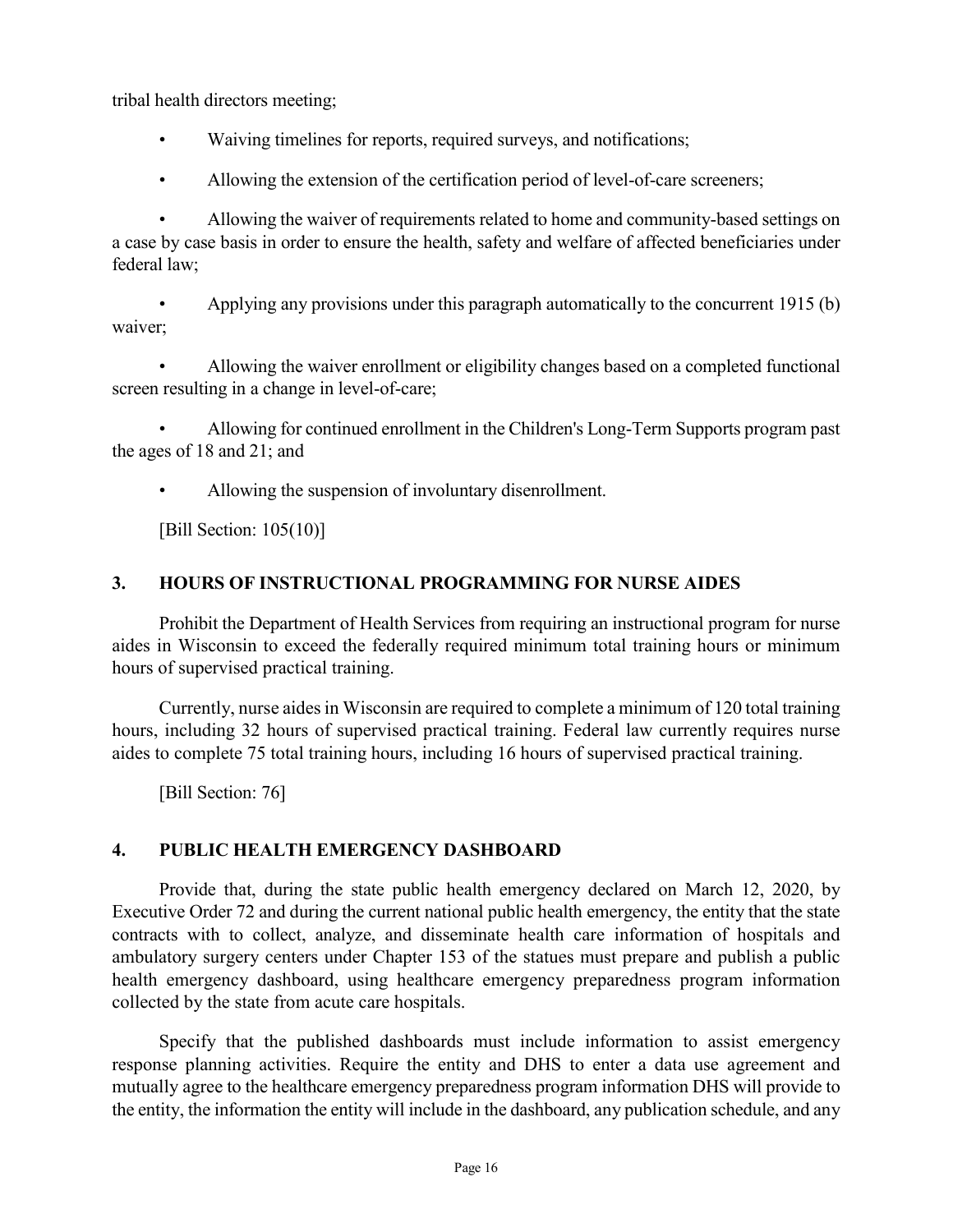other terms deemed necessary by the parties.

Currently, the Department of Administration contracts with the Wisconsin Hospital Association Information Center to collect, analyze and disseminate health care information from hospitals.

[Bill Section: 77]

### **5. MEDICAL ASSISTANCE INCENTIVE PAYMENTS TO ENCOURAGE PARTICIPATION IN HEALTH INFORMATION EXCHANGE**

Require the Department of Health Services to develop, under the MA program, a payment system based on performance to incentivize participation in health information data sharing to facilitate better patient care, reduced costs, and easier access to patient information.

Require DHS to establish performance metrics for the payment system that satisfy all of the following: (a) the metric must include participation by providers in a health information exchange at a minimum level of patient record access; (b) the payment under the payment system must increase as the participation level in the health information exchange increases; (c) the payment system must begin in the 2021 rate year; and (d) for purposes of this payment system, require DHS to seek any available federal moneys, including any money available for this purpose under the federal Coronavirus Aid, Relief, and Economic Security Act (P.L. 116-136), to assist small, rural providers with the costs of information technology setup to participate in the health information exchange.

[Bill Section: 105(20)]

### **6. SENIORCARE COVERAGE OF VACCINATIONS**

Expand the SeniorCare prescription drug assistance program to include coverage of vaccinations that are recommend for administration to adults by the Federal Centers for Disease Control and Prevention's advisory committee on immunization practices and approved for the administration to adults by the Wisconsin Department of Health Services. Require DHS to provide reimbursement under SeniorCare for the administration of vaccinations to health care providers, including pharmacies and pharmacists, provided that the enrollee has met the program's deductible requirements or is not required to pay a deductible. Require the Department to use the same method of reimbursement for the ingredient and dispensing fees as is used for vaccinations under the medical assistance program. Require the Department to devise and distribute a claim form for use by health care providers for vaccinations. Specify that SeniorCare will only pay claims for vaccination costs that are not paid by other insurance coverage or benefit plans.

Authorize DHS to limit payment for vaccinations to claims that are submitted directly to the Department and specify that DHS may apply the same utilization and cost control procedures for vaccinations that apply under the medical assistance program.

SeniorCare is a program administered by DHS that provides assistance with the purchase of prescription drugs for enrollees. To be eligible, enrollees must be at least 65 years old and meet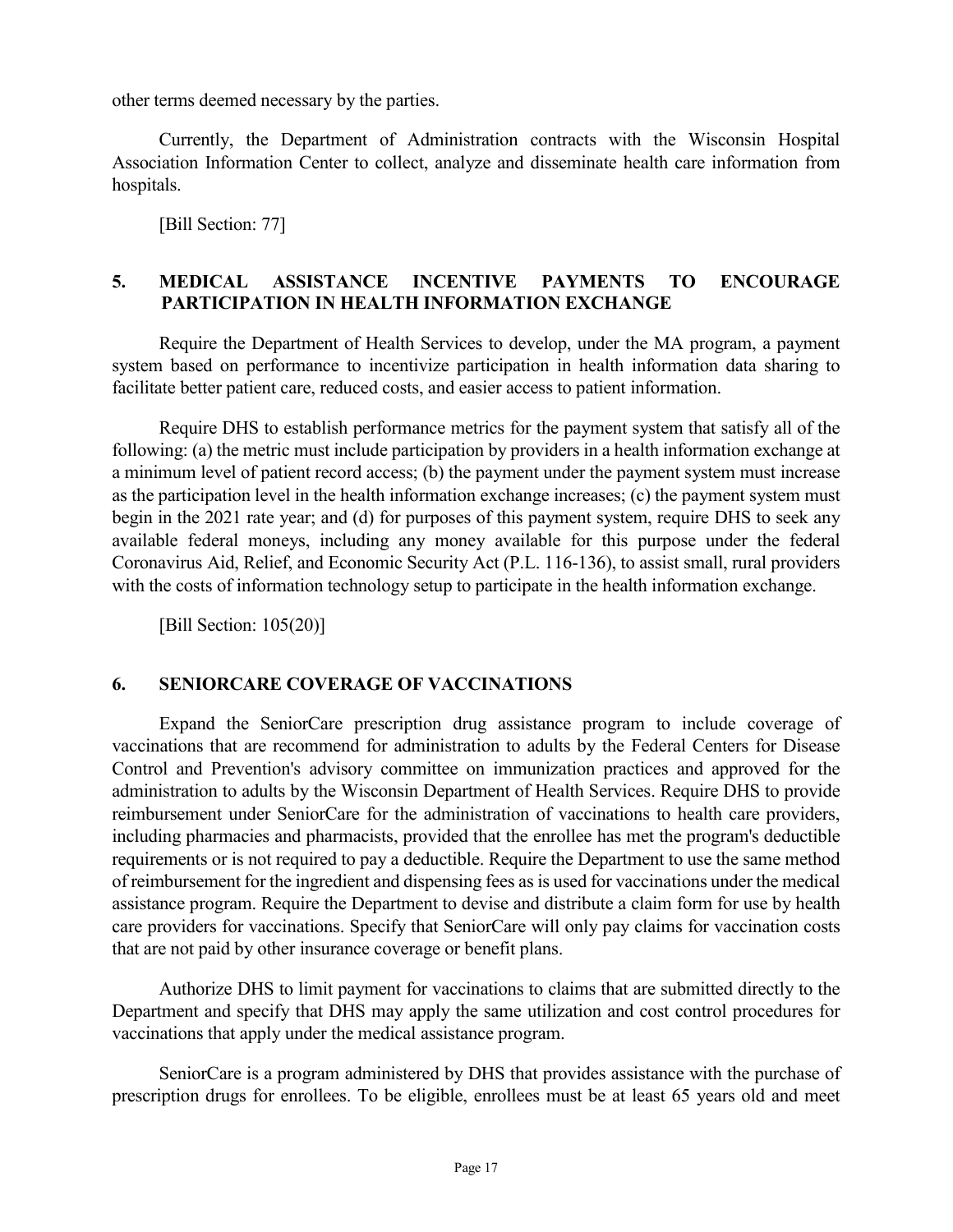income thresholds. Enrollees with an income exceeding 160% of the federal poverty level must meet a deductible requirements before becoming eligible for program benefits.

[Bill Sections: 15 thru 17]

### **7. RENEWAL OF EMERGENCY MEDICAL SERVICES CREDENTIALS**

Prohibit DHS from requiring an ambulance service provider, emergency medical services practitioner, or emergency medical responder that holds a license, training permit or certificate that has not been suspended or revoked, to renew that credential, or impose renewal requirements, such as continuing education, during the public health emergency declared on March 12, 2020, by Executive Order 72, and for the 60 days following the date that the state of emergency is terminated.

Specify that a renewal that occurs after the emergency period is not considered a late renewal if the application to renew the credential is received before the next applicable renewal date. Permit DHS, for that next applicable renewal date, provide an exemption from, or reduction of, continuing education or other conditions of renewal.

[Bill Section: 105(16)]

### **INSURANCE**

### **1. NO COST SHARING FOR COVID-19 TESTING**

Require any self-insured health plan offered by a local government or school district, any health insurance policy, and any state health plan that generally covers testing for infectious diseases to provide coverage of testing for COVID-19 without imposing any copayment or coinsurance on the individual covered under the policy or plan, for any such testing done prior to March 13, 2021.

[Bill Sections: 92 and 96]

### **2. PROHIBIT COVERAGE DISCRIMINATION BASED ON COVID-19**

Prohibit any insurer, pharmacy benefit manager, or self-insured health plan from using a current or past diagnosis, or suspected diagnosis, of COVID-19, as the basis for doing the following: (a) establishing rules, applicable to an individual or employer or other group, for eligibility for enrollment, continued eligibility to remain enrolled, or renewal of coverage; (b) canceling coverage during a contract term; (c) establishing rates for coverage; or (d) refusing to grant a grace period for the payment of premium, if a grace period for payment of premium would generally be granted under the plan.

[Bill Sections: 13, 14, 20, 75, 78, 91, and 93 thru 95]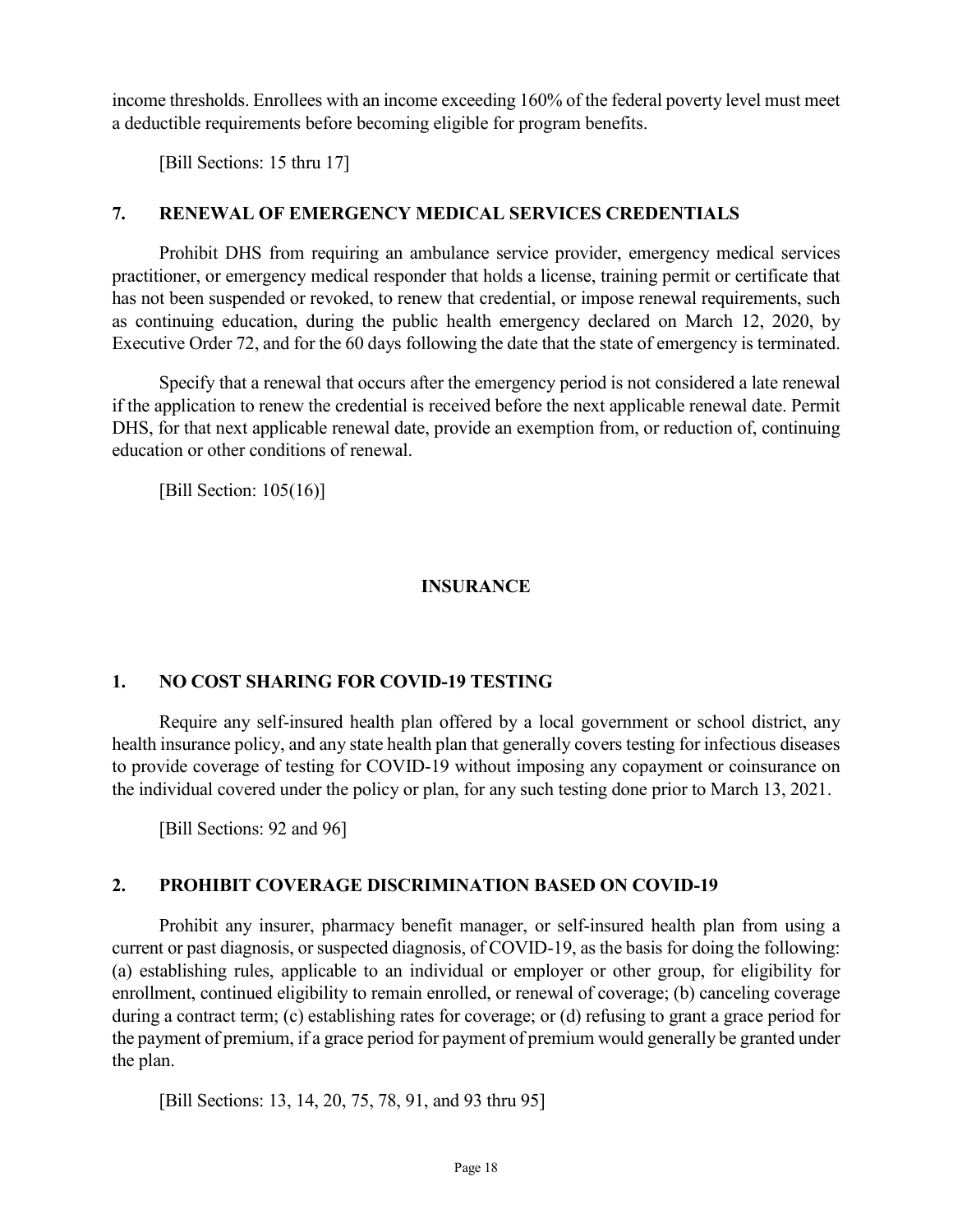#### **3. PRESCRIPTION DRUG LIMITS**

Prohibit any health insurance policy, state employee health plan, or self-insured health plan offered by a local government or school district, or a pharmacy benefit manager acting on behalf of a policy or plan from doing the following during the period covered by the state of emergency related to public health declared by the Governor on March 12, 2020, under Executive Order 72: (a) requiring prior authorization for early refills of a prescription drug or otherwise restrict the period of time in which a prescription drug may be refilled; or (b) imposing a limit on the quantity of prescription drugs that may be obtained if the quantity is no more than a 90-day supply. Specify that these restrictions do not apply to a prescription drug that is classified as a controlled substance by the Controlled Substances Board.

[Bill Sections: 90 and 97]

#### **4. LIABILITY INSURANCE FOR PHYSICIANS AND NURSE ANESTHETISTS**

Specify that, during the public health emergency declared on March 12, 2020, under Executive Order 72, any physician or nurse anesthetist for whom Wisconsin is not a principal place of practice but who is authorized to practice in Wisconsin on a temporary basis, may fulfill the state's practice liability insurance requirements by filing with the Office of the Commissioner of Insurance a certificate of insurance for a policy of health care liability insurance issued by an insurer that is authorized in a jurisdiction accredited by the National Association of Insurance Commissioners. Specify that such a physician or nurse anesthetist may elect, in a manner specified by the Insurance Commissioner by rule, to be subject to the state's liability provisions and the state's injured patients and families compensation program.

Health care providers are generally required to obtain liability insurance coverage, issued by an insurer authorized to do business in Wisconsin, for \$1,000,000 per claim or occurrence and for \$3,000,000 for all claims or occurrences in a year. Liabilities in excess of those amounts are paid from the state's injured patients and families compensation program, which is funded from assessments collected on providers. This item would allow out-of-state physicians and nurse anesthetists who are authorized to practice in Wisconsin on a temporary basis during the declared public health emergency, to satisfy liability insurance requirements with a policy issued by an insurer authorized for business in another state or jurisdiction.

[Bill Section: 105(2)]

### **5. LIABILITY FOR PROVIDERS OF HEALTH SERVICES DURING COVID-19 PUBLIC HEALTH EMERGENCY**

Specify that any health care professional, health care provider, or employee, agent, or contractor of a health care professional or of a health care provider is immune from civil liability for the death of or injury to any individual or any damages caused by actions or omissions taken in providing services to address, or in response to, the COVID-19 outbreak under circumstances that satisfy all of the following conditions: (1) the actions or omissions do not involve reckless or wanton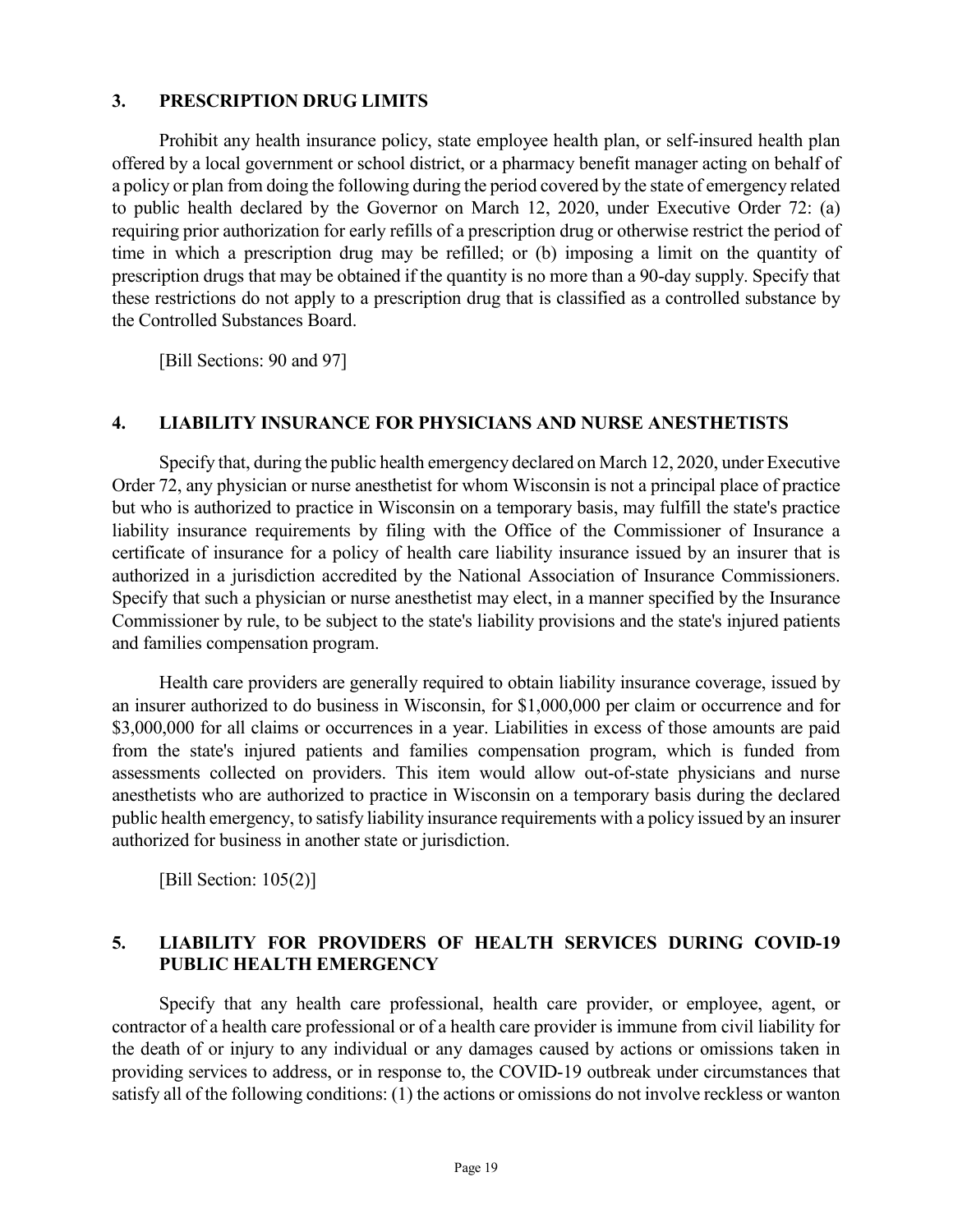conduct or intentional misconduct; (2) the action of omission is committed while providing services during a state of emergency declared by the Governor under Executive Order 72, in response to the 2019 novel coronavirus pandemic or during a period extending 60 days following the expiration of the state of emergency; and (3) the actions or omissions occur during the person's good faith response to the emergency or are substantially consistent with any of the following: (a) any direction, guidance, recommendation, or other statement made by a federal, state, or local official to address the COVID-19 outbreak; or (b) any guidance published by the Department of Health Services, the federal Department of Health and Human Services, or any divisions or agencies of the federal Department of Health and Human Services relied upon in good faith.

Specify that the liability protections established under these provisions do not apply if: (a) current statutory protections indemnifying volunteer practitioners or health care facilities during a public health emergency apply; or (b) current statutory limitations on liability of state or local units of government, or public shelters during a public health emergency apply.

For the purposes of this provision, the term "health care professional" would be defined as an individual who is licensed, registered, or certified by the Medical Examining Board or the Board of Nursing. The term "health care provider" would be defined in reference to a current law provision related to health care services review (s. 146.38 of the statutes) but to also include an adult family home.

[Bill Section: 98]

### **6. OUT-OF-NETWORK CHARGES AND PAYMENTS DURING A PUBLIC HEALTH EMERGENCY RELATED TO COVID-19**

Specify that, during a public health emergency related to the COVID-19 outbreak that is declared by the Secretary of the U.S. Department of Health and Human Services or by the Governor under Executive Order 72, any defined network or preferred provider health plan may not require an enrollee to pay, including cost sharing, for a service, treatment, or supply rendered by a provider that is not in the plan's network more than the enrollee would pay if the service, treatment, or supply is rendered by an in-network provider, if the following apply: (a) the service, treatment, or supply is related to a diagnosis or treatment for COVID-19; and (b) the service, treatment, or supply is rendered by an out-of-network provider because no in-network provider is available due to the public health emergency. Specify that, in these circumstances, the plan must reimburse the out-of-network provider at 225 percent of the rate the federal Medicare program reimburses the provider for the same or a similar service, treatment, or supply in the same geographic area.

Specify that, during a declared public health emergency related to COVID-19, any health care provider or facility that renders a service, treatment, or supply to an enrollee of a defined network plan or preferred provider plan that does not include the health provider or facility in its network must accept as payment in full any payment that is at least 225 percent of the Medicare rate for a similar service, treatment, or supply in the same geographic area. Prohibit the provider from charging the enrollee an amount that exceeds the amount the provider of facility is reimbursed by the defined network plan or preferred provider plan.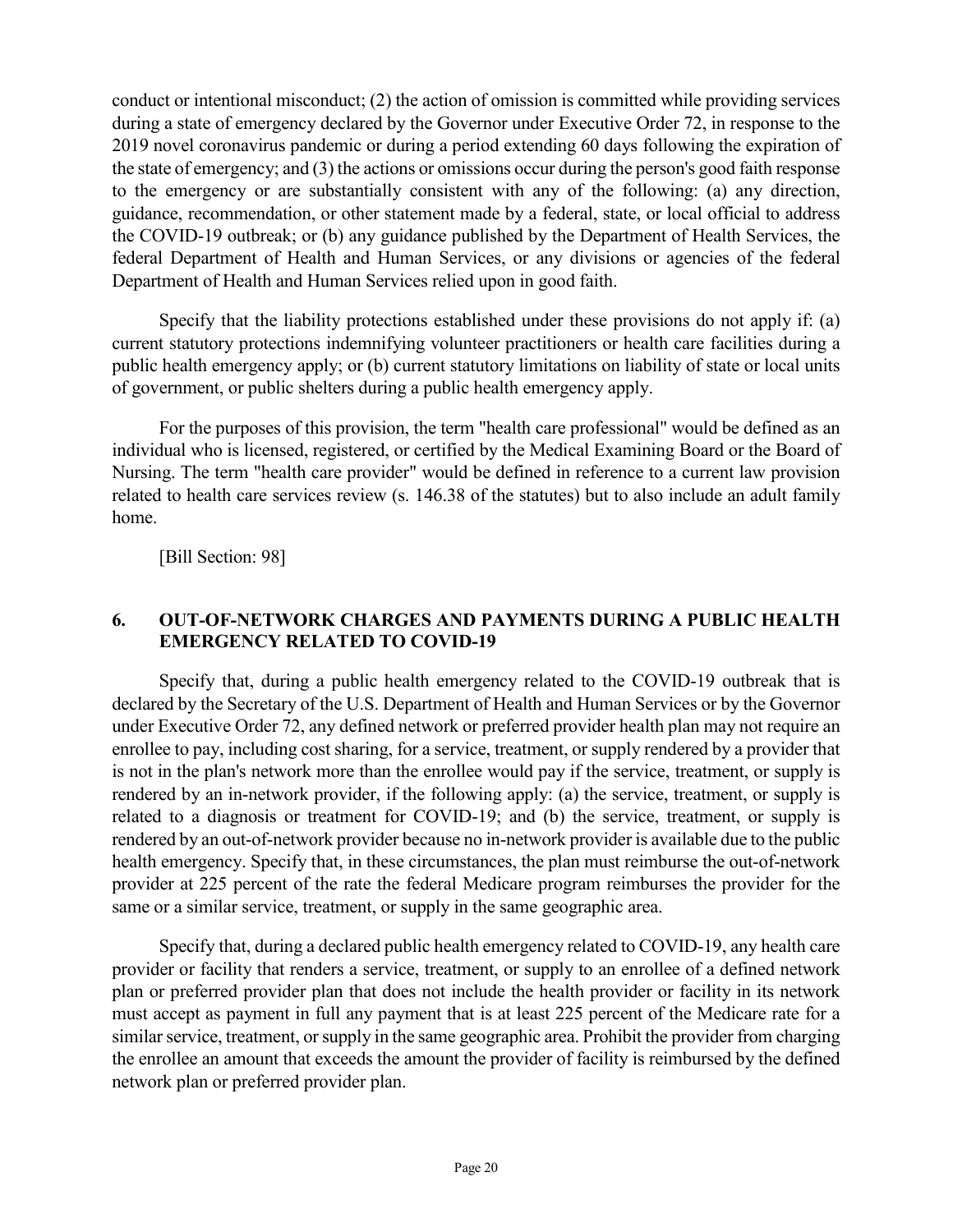Authorize the Insurance Commissioner to promulgate any rules necessary to implement these provisions.

[Bill Section: 89]

#### **LEGISLATURE**

#### **1. LEGISLATIVE AUDIT BUREAU CRITERIA AND REPORTING**

Specify in a nonstatutory provision that, beginning July 1, 2020, and continuing through June 30, 2021, the Legislative Audit Bureau must use risk-based criteria to review selected programs affected by the bill and selected expenditures made with funds authorized under the bill. Further, require the Legislative Audit Bureau to report the results of its reviews at least quarterly to the Joint Legislative Audit Committee and to the Legislature. Risk-based criteria could include review of expenditures at or above certain threshold levels or the review of more recently created statutory programs.

[Bill Sections: 105(11)]

### **PUBLIC INSTRUCTION**

#### **1. SCHOOL AND SCHOOL DISTRICT ACCOUNTABILITY REPORTS**

Prohibit the Department of Public Instruction from publishing school and school district accountability reports in the 2020-21 school year.

Under current law, DPI is required to publish accountability reports annually no later than November 30. The report cards issued each fall are based on data from assessments administered the previous spring.

[Bill Sections: 54 and 55]

#### **2. PUPIL ASSESSMENTS**

Specify that current law requiring assessments to be administered annually to pupils attending school in a public school district, independent charter school, private choice school, or special needs scholarship program school would not apply in 2019-20. Current law requires pupils to be given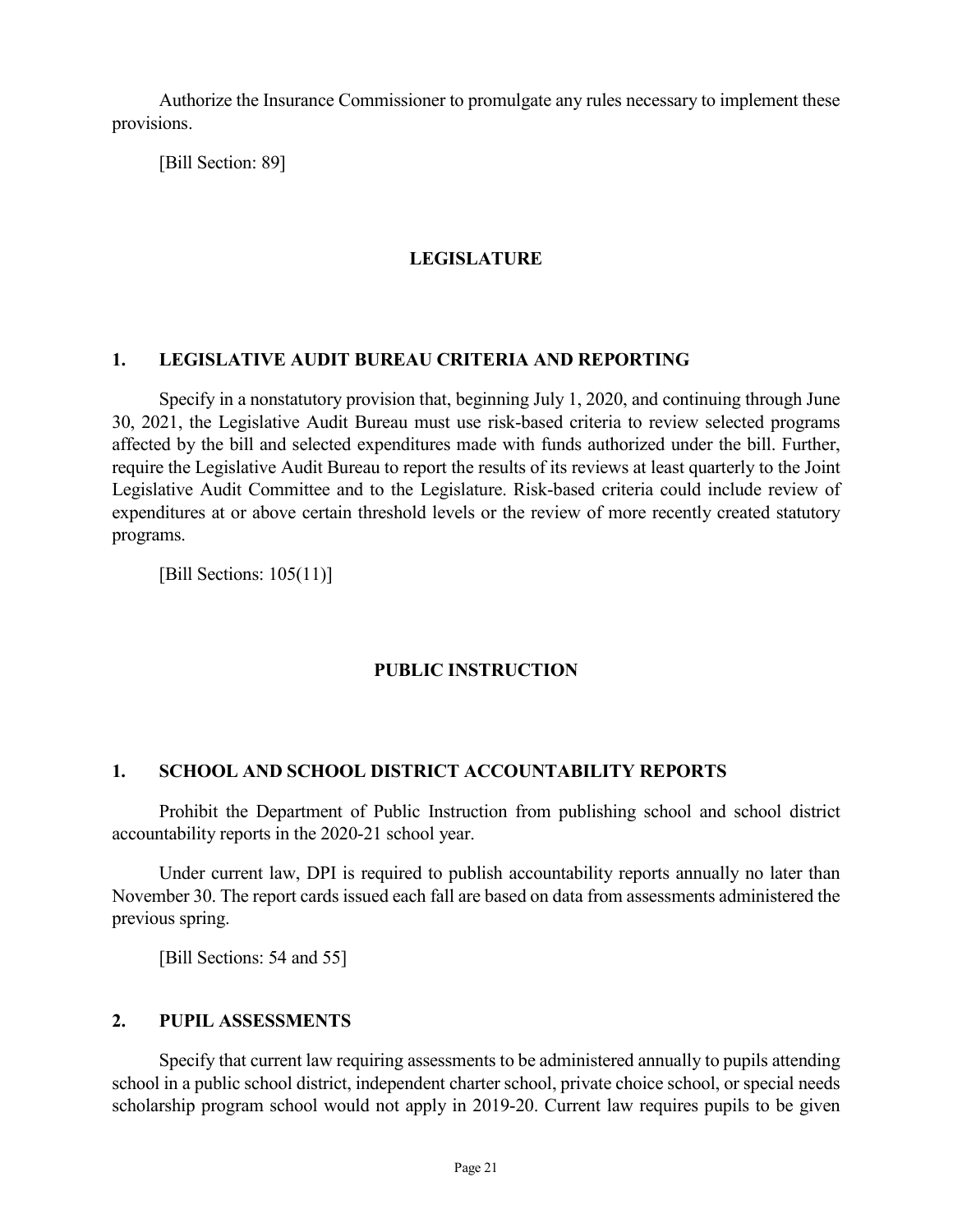annual reading test in the 3rd grade, as well as assessments adopted by the State Superintendent in the 4th, 8th, 9th, 10th, and 11th grades.

Specify that pupil performance on assessments in the 2019-20 school year could not be considered for the evaluation of teachers and principals under the statewide educator effectiveness system. Under current law, the educator effectiveness system must be based in part upon measures of pupil performance, including performance on state assessments.

Modify statutory language under the Opportunity Schools and Partnership Program (OSPP) to accommodate a one-year lapse in administering statewide assessments and publishing accountability reports. Under current law, a school district is subject to an OSPP if it is placed in the lowest performance category in the school district accountability reports published in the three previous school years; no districts currently meet those criteria.

[Bill Sections: 56, 58, 59, 67 thru 74, and 105(21)]

### **3. VIRTUAL INSTRUCTION REPORTS AND GUIDANCE**

Require school boards to submit a report to the Department of Public Instruction (DPI) by November 1, 2020, regarding virtual instruction provided during the public health emergency in the 2019-20 school year during which public schools are closed by the Department of Health Services. The report would be required to include the following: (a) whether or not virtual instruction was implemented in the school district during the public health emergency, and, if so, in which grades it was implemented; (b) if virtual instruction was implemented, the process for implementing the virtual instruction; (c) for each grade level, the average percentage of the 2019-20 school year curriculum that was provided to pupils, including curriculum provided in-person and virtually; (d) whether anything was provided to pupils during the 2020 summer to help pupils learn content that they missed because of the public health emergency and, if so, what was provided to pupils; (e) recommendations for best practices for transitioning to and providing virtual instruction when schools are closed; (f) any challenges or barriers the school board faced related to implementing virtual instruction during the public health emergency; (g) by position type, the number of staff members who were laid off during the public health emergency; (h) the number of lunches the school board provided during the public health emergency; and (i) the total amount by which the school board reduced expenditures during or because of the public health emergency in each of the following categories: utilities, transportation, food service, personnel (including reductions resulting from layoffs), and contract terminations. For purposes of the report, virtual instruction would include any instruction provided through means of the Internet, if the pupils participating in and instructional staff providing the instruction are geographically remote from each other.

Require DPI to compile and submit the information received from the school board reports to the appropriate standing committees of the Legislature no later than January 1, 2021.

Additionally, require DPI to post on its Internet site guidance to schools on best practices related to transitioning from virtual instruction to in-person instruction no later than June 30, 2020.

[Bill Section: 105(3)]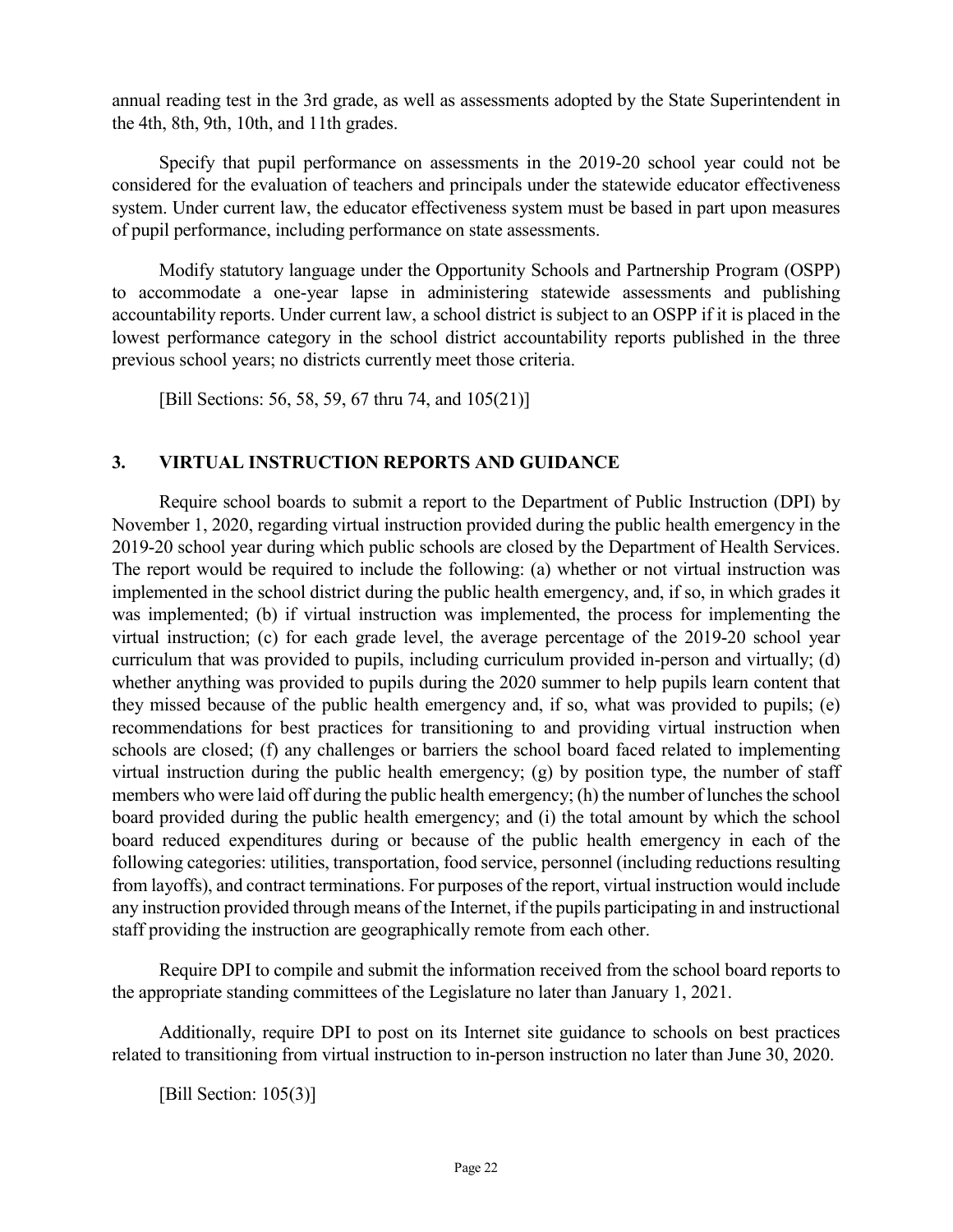#### **4. WAIVERS FOR PRIVATE SCHOOL CHOICE PROGRAMS, SPECIAL NEEDS SCHOLARSHIP PROGRAMS, AND INDEPENDENT CHARTER SCHOOLS**

Specify that, during the current public health emergency, if schools are closed for at least ten days in a school year by a local health officer or the Department of Health Services (DHS), DPI could do any of the following:

a. Waive any requirement in Ch. 115 to 121 of state statutes or administrative rules promulgated by DPI related to the special needs scholarship program, private school choice programs, or independent charter school programs; private schools participating in a choice program or the special needs scholarship program; or independent charter schools, including any requirement related to an authorizer, governing board, or operator; or

b. Establish an alternate deadline for any requirement in Ch. 115 to 121 of state statutes or administrative rules promulgated by DPI related to the special needs scholarship program or private school choice programs if the original deadline is either of the following: (a) a deadline that occurs during the period beginning on the first day schools are closed by the local health officer or DHS and ending 120 days after the last day schools are closed; or (b) a deadline for a requirement that impacts a date during the period beginning on the first day schools are closed by the local health officer or DHS and ending 120 days after the last day schools are closed.

Require that DPI notify the Legislative Reference Bureau of each waiver or alternative deadline established. Require the Reference Bureau to publish a notice in the Wisconsin Administrative Register of the waiver or alternate deadline. Additionally, require DPI to post each waiver and alternate deadline on the Department's website. Specify that a waiver could only apply to the school year in which schools are closed by the local health officer or DHS.

[Bill Sections: 60 thru 62]

### **5. PRIVATE SCHOOL CHOICE PROGRAMS AND SPECIAL NEEDS SCHOLARSHIP PROGRAM -- FAILURE TO COMPLY WITH STATUTORY REQUIREMENTS**

Specify that, during the current public health emergency, if a private school participating in the program is closed for at least ten days by a local health officer or the Department of Health Services, DPI could not withhold payments from the school for failing to comply with statutory requirements or rules promulgated for the program in the school year in which the closure occurs or the following school year, if the following occur: (a) the private school submits information to DPI that explains how the school closure impacted the private school's ability to comply with the requirement and any action the school took to mitigate the consequences of not complying with the requirement; and (b) DPI determines that the private school's failure to comply with the requirement was caused by the closure.

[Bill Sections: 57, 64, and 66]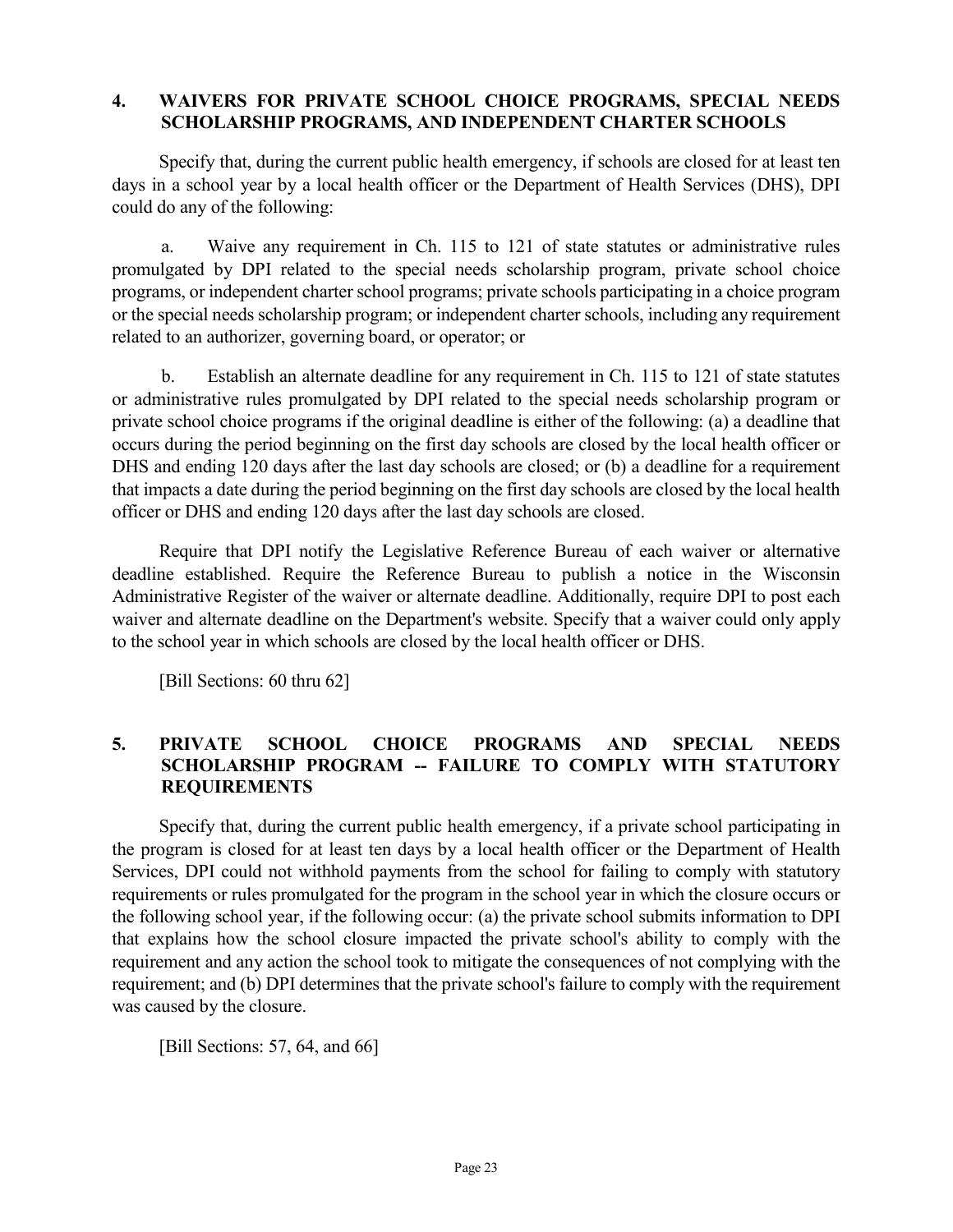#### **6. PRIVATE SCHOOL CHOICE PROGRAMS -- CASH AND INVESTMENT BALANCE**

Specify that, during the current public health emergency, the requirement under current law that a private school participating in the Milwaukee, Racine, or statewide choice programs maintains a cash and investment balance that is at least equal to its reserve balance would not apply in a school year in which the private school was closed for at least ten days by a local health officer or the Department of Health Services.

[Bill Sections: 63 and 65]

#### **7. PRIVATE SCHOOLS -- WAIVER FOR DIRECT HOURS OF PUPIL INSTRUCTION REQUIREMENT**

Specify that in the 2019-20 school year, the governing body of a private school could request DPI to waive any requirement related to providing hours of instruction, including the requirements for minimum hours of instruction for private schools participating in the Milwaukee, Racine, or statewide choice programs or in the special needs scholarship program.

[Bill Section: 105(22)]

#### **8. STATEWIDE PRIVATE SCHOOL CHOICE APPLICATION DEADLINES**

Specify that a private school participating in the statewide choice program in the 2020-21 school year could accept applications from eligible pupils until May 14, 2020. Require participating private schools to submit to DPI the number of pupils who have applied to attend the public school and the names of those applicants whose siblings have also applied to attend the private school by May 29, 2020.

Under current law, the application period for the statewide choice program extends from the first weekday in February to the third Thursday in April, and schools must submit applicant information to DPI by the first weekday in May. For the 2020-21 school year, the final application period for pupils attending a private school under the Racine program ends on September 14, 2020, and the final application period for Milwaukee pupils ends on January 5, 2021.

[Bill Section: 105(23)]

#### **9. MODIFY TIMELINE FOR OPEN ENROLLMENT PROGRAM**

Generally modify the various deadlines under the regular application procedure for the fulltime open enrollment program for the 2020-21 school year to extend them by one month. Specifically, change the current law deadlines as follows:

a. Change the deadline by which a parent must submit an application from the last weekday in April to May 29, 2020.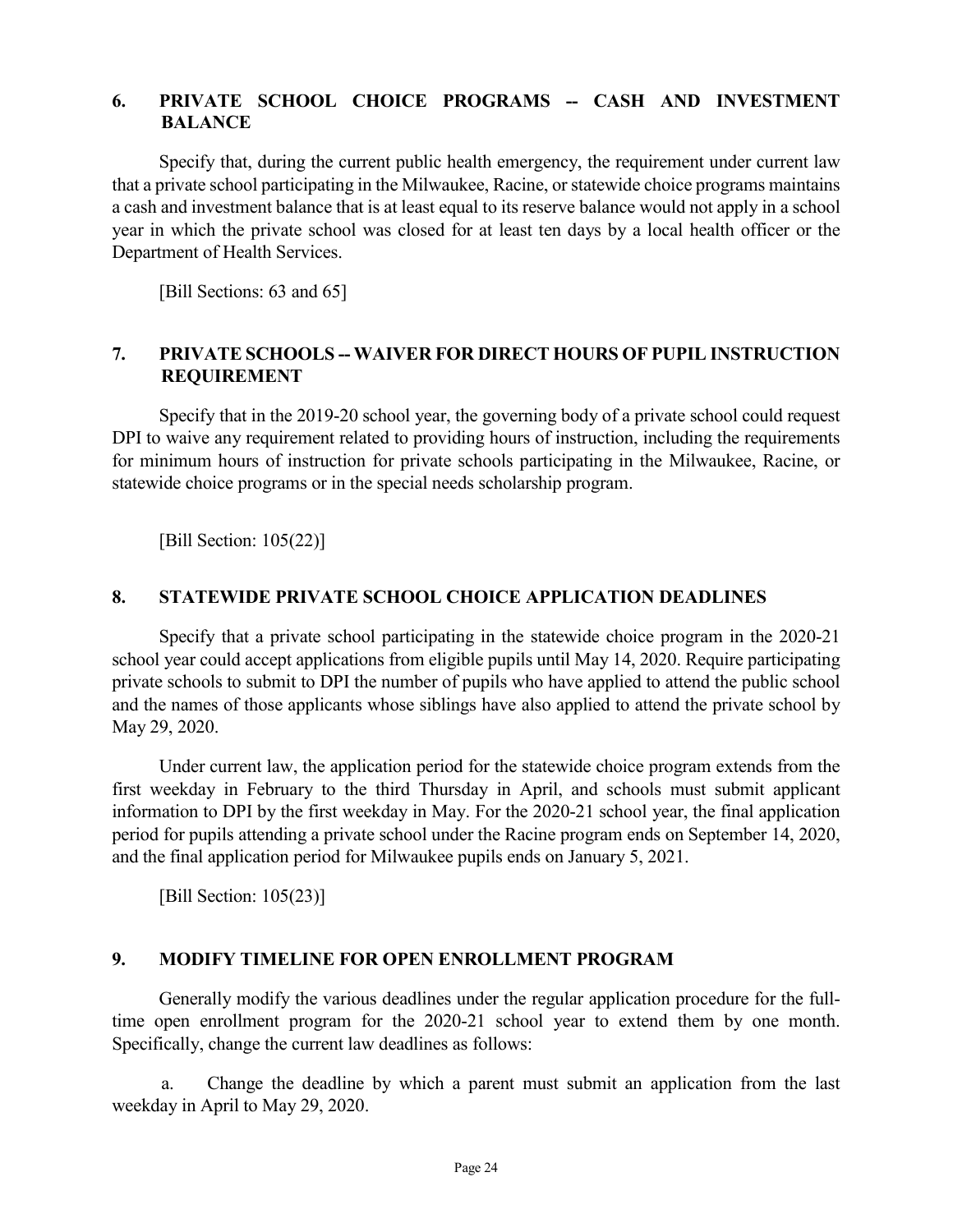b. Change the deadline by which a nonresident board is required to send a copy of the application to the resident district and DPI from the first weekday following the last weekday in April to June 1, 2020.

c. Change the date that school boards can begin acting on applications from May 1 to June 1, 2020.

d. Change the date by which a resident district must send required individualized education programs from the first Friday following the first Monday in May to June 8, 2020.

e. Change the date by which a resident district must send required disciplinary records from the first Friday following the first Monday in May to June 5, 2020.

f. Change the date by which the nonresident board must notify an applicant of acceptance from the first Friday following the first Monday in June to July 2, 2020.

g. Change the date by which the resident board must notify an applicant of denial of enrollment from the second Friday following the first Monday in June to July 9, 2020.

h. Change the date by which the applicant must notify the nonresident board of their intent to attend from the last Friday in June to July 31, 2020, or within 10 days if a pupil is selected from a waiting list.

i. Change the date by which a nonresident board must notify the resident board of the names of pupils who will be attending from July 7 to August 7, 2020.

j. Change the date by which DPI must send an estimate of the amount of reimbursement for transportation costs of eligible low income pupils from the second Friday following the first Monday in May to June 12, 2020.

[Bill Section: 105(24)]

### **REVENUE**

### **1. INTERNAL REVENUE CODE UPDATE**

GPR-Tax -\$52,000,000

Update income and franchise tax references to the Internal Revenue Code (IRC). For tax years beginning after December 31, 2017, create provisions adopting selected provisions in P.L. 116-136, the Coronavirus Aid, Relief, and Economic Security Act of 2020 (CARES). Under current law, state tax references generally refer to the IRC in effect on December 31, 2017.

Decrease income and franchise taxes by an estimated \$4,500,000 in 2019-20 and \$47,500,000 in 2020-21, increase such revenues by an estimated \$8,200,000 in 2021-22, and decrease revenues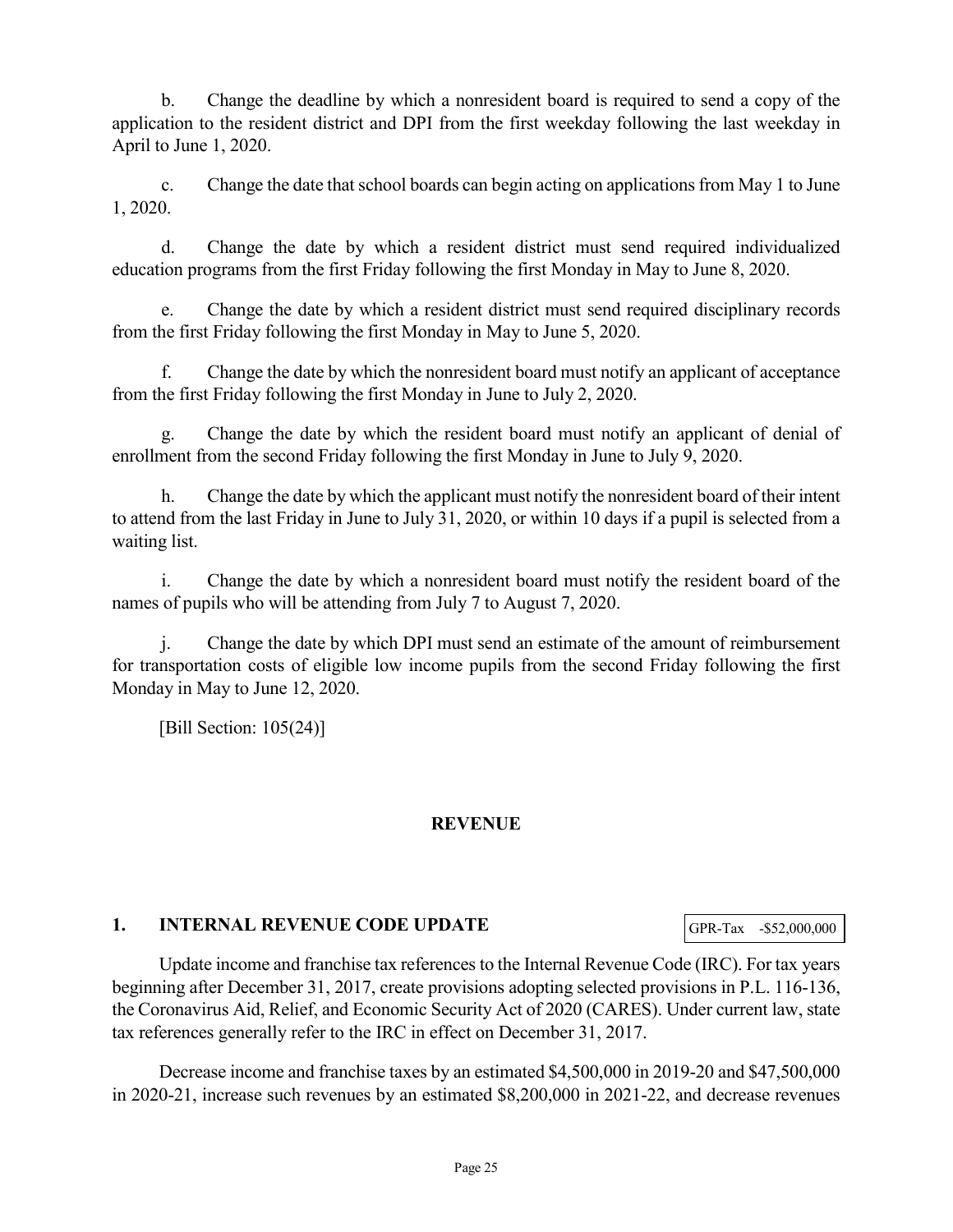by an estimated \$300,000 in 2022-23. The fiscal effect is attributable to the following CARES provisions that would be adopted under the bill: (a) special rules for use of retirement funds; (b) partial deduction for charitable contributions; (c) suspension of limitation on certain charitable contributions; (d) telehealth services for high deductible health plans; (e) additional qualified expenses for health savings accounts; (f) payroll protection loan forgiveness exclusion; (g) exclusion for certain employer payments of student loans; and (h) depreciation of qualified improvement property. It should be noted that if the bill did not amend state law to conform with the provision described under "f", state taxes on businesses receiving loan forgiveness would be estimated higher by \$114.0 million in 2019-20, \$102.0 million in 2020-21, \$11.0 million in 2021-22, and a minimal amount thereafter.

Several CARES provisions were automatically adopted for state tax purposes: (a) waiver of required minimum distributions; (b) single employer pension plan deadline extension; and (c) certain pension plans considered defined benefit plans. The bill would further clarify that state law applies to these provisions. However, because these provisions are automatically adopted under state law, the fiscal effect of these provisions is not included in the bill's estimated fiscal effect.

[Bill Sections: 23 thru 29]

### **2. INTEREST AND PENALTIES DUE ON TAXES OWED DURING THE PUBLIC HEALTH EMERGENCY**

Permit the Secretary of the Department of Revenue to waive interest and penalties for persons that owe, but fail to remit, general fund taxes, or taxes or fees that are deposited in the transportation fund, by the filing date if, in the Secretary's determination, that person failed to timely remit those taxes due to the effects of the coronavirus outbreak of 2020. Specify that the Secretary must make this determination on a case-by-case basis. Specify that this provision applies only to general fund taxes, or taxes and fees that are deposited in the transportation fund, with filing dates that fall within, and interest and penalties that accrue during, the public health emergency that was declared by the Governor on March 12, 2020, by Executive Order 72, including any extension of time authorized under a joint resolution by the Legislature. Estimate a minimal reduction in state tax revenues.

[Bill Section: 105(14)]

### **3. INCOME AND FRANCHISE TAX FILING EXTENSION**

President Trump declared a national emergency in response to the coronavirus outbreak on March 13, 2020. Following this declaration, the Treasury Department and Internal Revenue Service (IRS) announced on March 21, 2020, that the deadline for filing federal income tax returns is extended from April 15, 2020, to July 15, 2020. The IRS subsequently expanded that guidance on April 9, 2020, to provide that the extension generally applies to all taxpayers with a tax filing due date falling between April 1, 2020, and before July 15, 2020. In addition, taxpayers who make estimated income tax payments that would otherwise be due between April 1, 2020, and before July 15, 2020, can make such payments by July 15 without incurring any interest or penalties, regardless of amounts owed by a taxpayer. A taxpayer need not file any additional forms in order to qualify for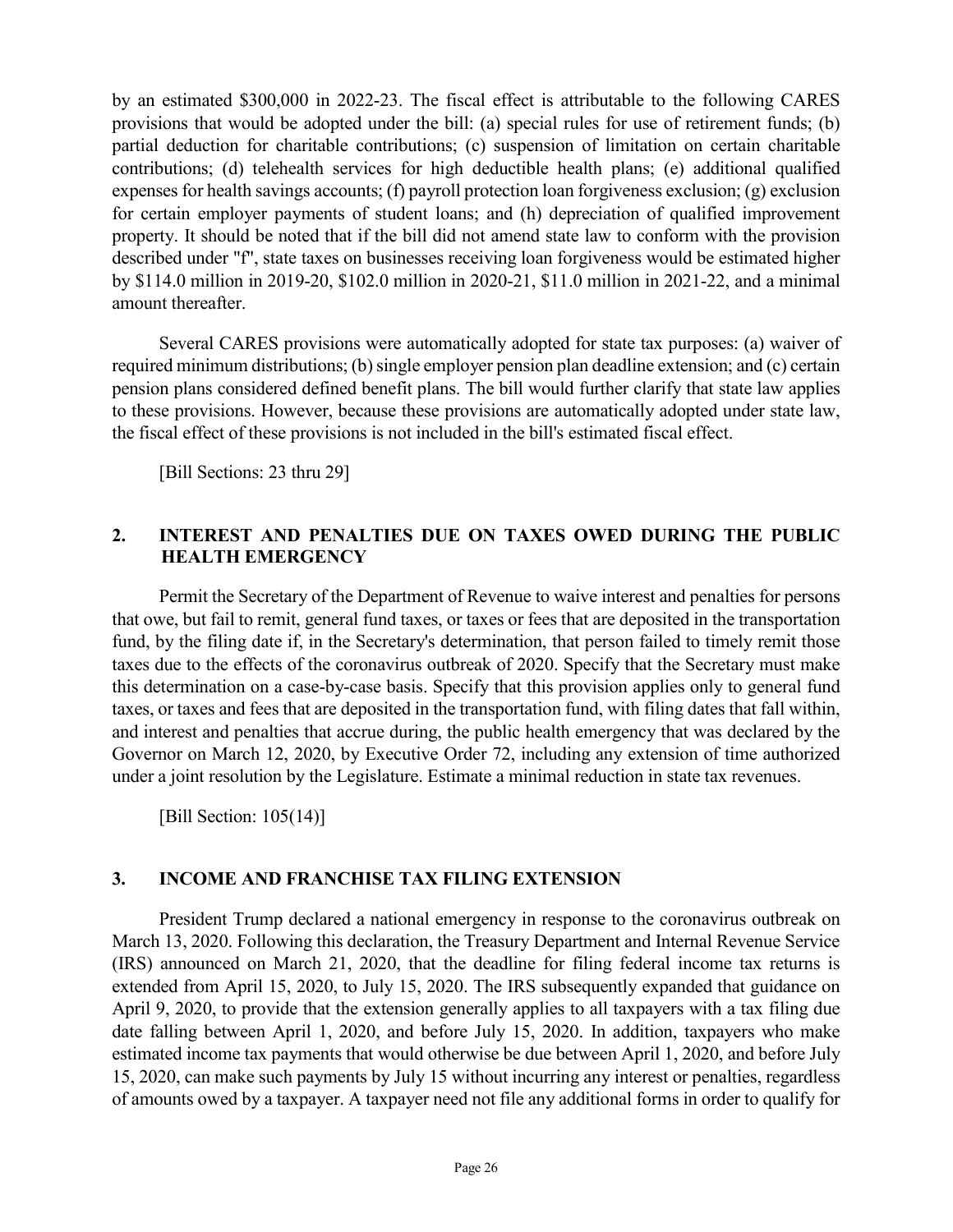this extended due date.

Wisconsin law provides similar treatment such that state income and franchise taxpayers with tax filing due dates between April 1, 2020, and before July 15, 2020, will have until July 15 to file their state income or franchise tax returns for tax year 2019, or make any tax year 2020 estimated payment that would otherwise have been due during that period, without interest, penalty, or underpayment interest applying until that date.

### **SAFETY AND PROFESSIONAL SERVICES**

#### **1. HEALTH CARE PROVIDER CREDENTIAL RENEWALS**

Specify that a health care provider credential, as defined below, is not subject to renewal, or any other conditions for renewal, including continuing education, and remains valid during the period covered by the public health emergency declared on March 12, 2020, by Executive Order 72, including any extension, and continuing for 60 days after the end of the period covered by the public health emergency declared on March 12, 2020, by Executive Order 72, including any extension. Specify that these changes are notwithstanding the Department's general statutory authority and requirements relating to notice of renewals; renewal dates, fees, and applications; and late renewals, as well as the applicable statutory provisions for the health care provider credentials, but subject to any professional discipline imposed on the credential.

Specify that a renewal that occurs subsequent to the public health emergency declared on March 12, 2020, by Executive Order 72, including any extension, is not subject to the statutory late renewal fee if the application to renew the credential is received before the next applicable renewal date. Notwithstanding the applicable statutory provisions for the health care provider credentials, the applicable credentialing board may, for that next applicable renewal date, provide an exemption from, or reduction of, continuing education or other conditions for renewal.

*Definition.* For these purposes, define a "health care provider credential" to mean any credential issued under the following state statutory chapters: Board of Nursing (ch. 441); Dentistry Examining Board (ch. 447); Medical Practices (ch. 448); Pharmacy Examining Board (ch. 450); Psychology Examining Board (ch. 455); Massage Therapy and Bodywork Therapy (ch. 460); or Radiographers and Limited X-Ray Machine Operators (ch. 462).

[Bill Section: 86]

### **2. TEMPORARY CREDENTIALS FOR FORMER HEALTH CARE PROVIDERS DURING THE CURRENT PUBLIC HEALTH EMERGENCY**

Authorize the Department of Safety and Professional Services (DSPS) to grant temporary credentials to certain former health care providers during the state public health emergency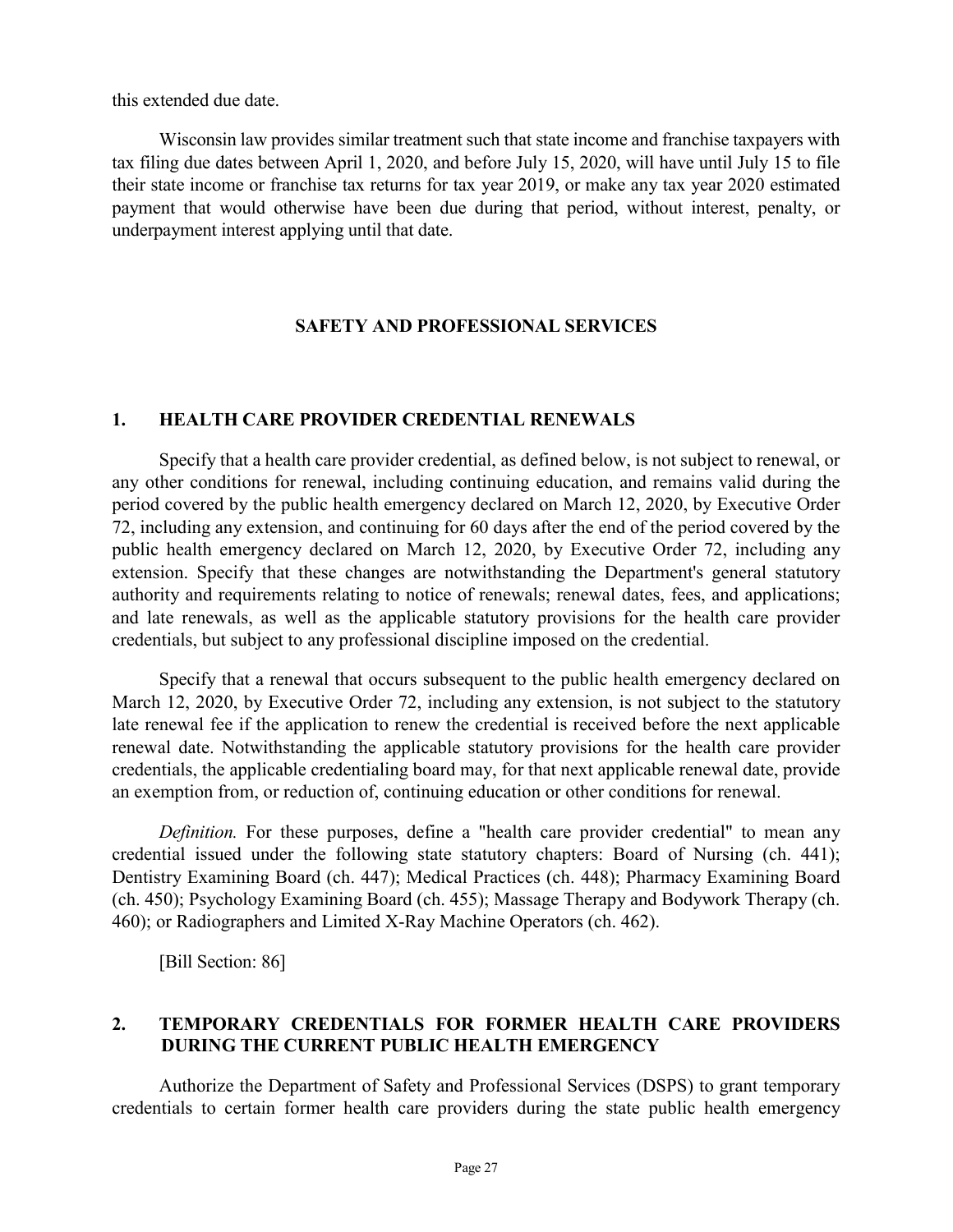declared on March 12, 2020 under Executive Order 72, as follows.

*Issuance of Temporary Credentials*. Authorize DSPS to grant a temporary credential to a health care provider if all of the following apply: (a) the health care provider submits an application to DSPS: and (b) DSPS determines that the health care provider satisfies the eligibility requirements for the credential and is fit to practice after conducting an investigation of the health care provider's arrest or conviction record and record of professional discipline. Require DSPS to notify the health care provider if DSPS denies the provider's application for a temporary emergency credential.

Specify that, notwithstanding statutory prohibitions on practicing as a nurse, nurse-midwife, dentist, dental hygienist, physician, physician assistant, perfusionist, respiratory care practitioner, or pharmacist, unless credentialed under the appropriate statutory section, a health care provider granted a temporary credential under these provisions may provide services for which the health care provider has been licensed or certified.

Require any health care provider who provides services authorized by a temporary credential under these provisions to maintain malpractice insurance that satisfies the requirements of the profession for which the health care provider has been licensed or certified.

*Duration of Credential*. Specify that a temporary credential granted under this provision expires 90 days after the conclusion of the period covered by the public health emergency declared on March 12, 2020, by Executive Order 72, including any extension.

*Authority to Waive Credential Fees*. Provide that, during the period covered by the public health emergency declared on March 12, 2020, by Executive Order 72, including any extension, DSPS may waive fees for applications for an initial credential and renewal of a credential for registered nurses, licensed practical nurses, nurse-midwives, dentists, physicians, physician assistants, perfusionists, respiratory care practitioners, pharmacists, psychologists, clinical social workers, independent social workers, social workers, marriage and family therapists, professional counselors, and clinical substance abuse counselors.

*Definitions.* For these purposes, define "health care provider" to mean an individual who was at any time within the previous five years, but is not currently, any of the following, if the individual's credential was never revoked, limited, suspended, or denied renewal: (a) licensed as a registered nurse, licensed practical nurse, or nurse-midwife under ch. 441 of the Wisconsin state statutes; (b) licensed as a dentist under ch. 447 of the Wisconsin state statutes; (c) licensed as a physician, physician assistant, or perfusionist under ch. 448 or certified as a respiratory care practitioner under ch. 448 of the Wisconsin state statutes; (d) licensed as a pharmacist under ch. 450 of the Wisconsin state statutes; (e) licensed as a psychologist under ch. 455 of the Wisconsin state statutes; (f) a clinical social worker, marriage and family therapist, or professional counselor licensed under ch. 457 or an independent social worker or social worker certified under ch. 457 of the Wisconsin state statutes; (g) a clinical substance abuse counselor certified under s. 440.88 of the Wisconsin state statutes; or (h) any practitioner holding a credential to practice a profession that is identified by the Department of Health Services during the period covered by the public health emergency declared on March 12, 2020, by Executive Order 72, including any extension of the public health emergency.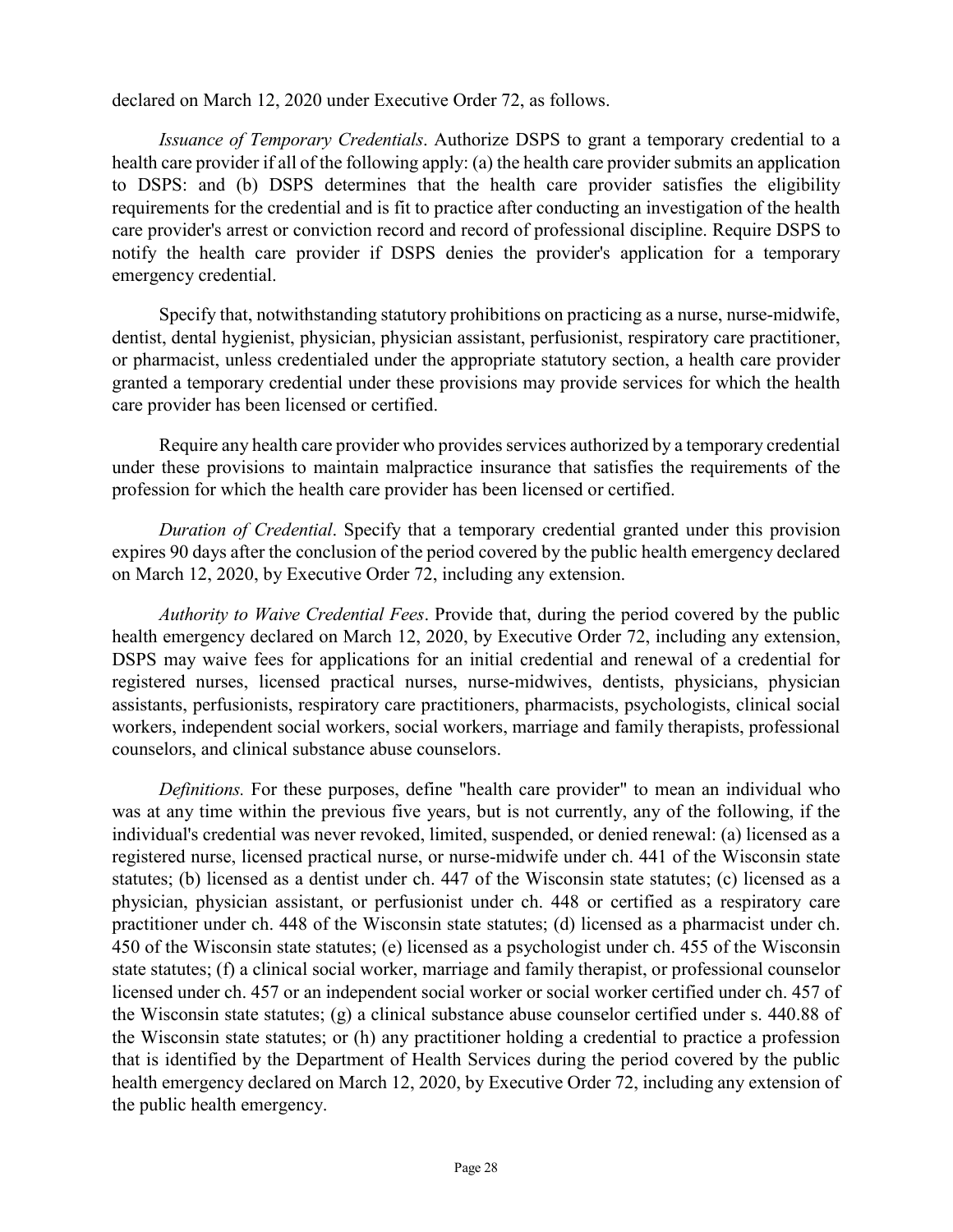Define: (a) "credential" to mean license or certificate: and (b) "department" to mean DSPS.

[Bill Sections:  $105(4)$ & $(5)$ ]

### **3. TEMPORARY CREDENTIALS FOR HEALTH CARE PROVIDERS FROM OTHER STATES**

Authorize DSPS to grant temporary credentials to certain health care providers from other states during the period covered by the public health emergency declared on March 12, 2020 under Executive Order 72, including any extension of the public health emergency, as follows.

*Temporary Credentials.* Authorize DSPS to grant a temporary credential to a health care provider, as defined below, if all of the following apply: (a) the health care provider submits an application to DSPS, and (b) DSPS determines that the health care provider satisfies the eligibility requirements for the credential and is fit to practice after conducting an investigation of the health care provider's arrest or conviction record and record of professional discipline. Authorize DSPS to determine the appropriate scope of review of the background of a health care provider who applies for a temporary credential under this paragraph. Require that if DSPS denies a health care provider's application for a temporary credential under this section, DSPS must notify the health care provider of the reason for the denial.

Specify that, notwithstanding statutory prohibitions on practicing as a nurse, nurse-midwife, dentist, dental hygienist, physician, physician assistant, perfusionist, respiratory care practitioner, or pharmacist, unless credentialed under the appropriate statutory section, a health care provider granted a temporary credential under this paragraph may provide services for which the health care.

Require that a health care provider who provides services authorized by a temporary credential granted under these provisions, must maintain malpractice insurance that satisfies the requirements of the profession for which the health care provider has been licensed or certified.

*Duration of the Temporary Credential.* Specify that a temporary credential granted under this paragraph expires 90 days after the conclusion of the period covered by the public health emergency declared on March 12, 2020, by Executive Order 72, including any extension.

*Fee Waiver.* Notwithstanding the Department's authority to require standard fees for initial credentialing and examinations and the applicable fee provisions in state statute, during the period covered by the public health emergency declared on March 12, 2020, by Executive Order 72, including any extension, authorize DSPS to waive fees for applications for an initial credential and renewal of a credential for: registered nurses, licensed practical nurses, nurse-midwives, dentists, physicians, physician assistants, perfusionists, respiratory care practitioners, pharmacists, psychologists, clinical social workers, independent social workers, social workers, marriage and family therapists, professional counselors, and clinical substance abuse counselors.

*Definitions.* Define "health care provider" to mean an individual who holds a valid, unexpired license, certificate, or registration granted by another state or territory that authorizes or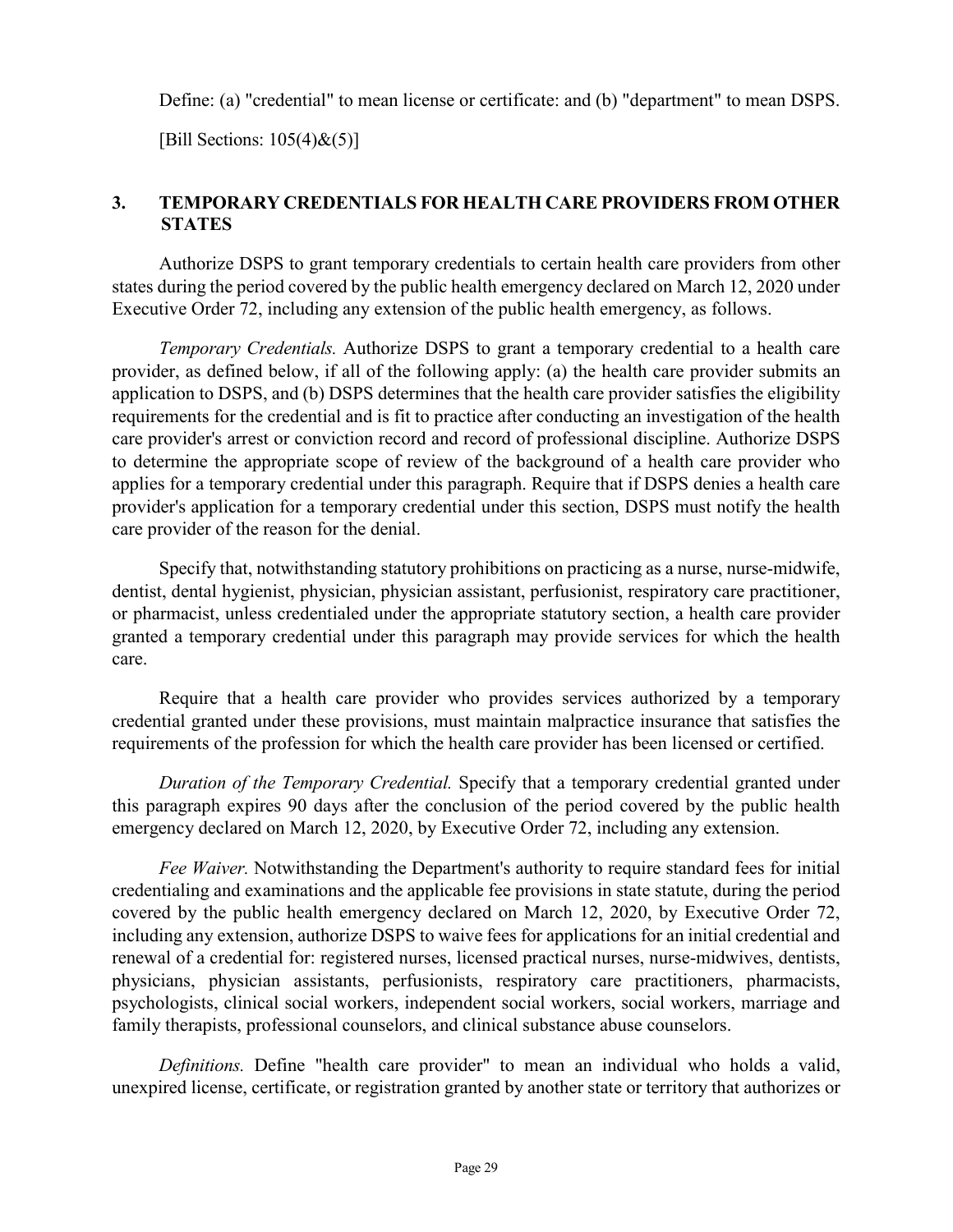qualifies the individual to perform acts that are substantially the same as the acts that any of the following are licensed or certified to perform: (a) a registered nurse, licensed practical nurse, or nurse-midwife under ch. 441 of the Wisconsin state statutes; (b) a dentist licensed under ch. 447 of the Wisconsin state statutes; (c) a physician, physician assistant, or perfusionist licensed under ch. 448 or a respiratory care practitioner certified under ch. 448 of the Wisconsin state statutes; (d) a pharmacist licensed under ch. 450 of the Wisconsin state statutes; (e) a psychologist licensed under ch. 455 of the Wisconsin state statutes; (f) a clinical social worker, marriage and family therapist, or professional counselor licensed under ch. 457 or an independent social worker or social worker certified under ch. 457 of the Wisconsin state statutes; (g) a clinical substance abuse counselor certified under s. 440.88 of the Wisconsin state statutes; or (h) any practitioner holding a credential to practice a profession that is identified by the Department of Health Services during the period covered by the public health emergency declared on March 12, 2020, by Executive Order 72, including any extension of the public health emergency.

In addition define: (a) "credential" to mean license or certificate and (b) "department" to mean the Department of Safety and Professional Services (DSPS).

[Bill Sections:  $105(6)$ &(7)]

### **4. PRESCRIPTION ORDER EXTENSIONS DURING THE CURRENT PUBLIC HEALTH EMERGENCY**

Expand the manner in which a pharmacist can extend a prescription order. Specify that if a pharmacist receives a request for a prescription to be refilled and the prescription cannot be refilled under current state statutes governing initial fills and refills, the pharmacist may, subject to certain statutory conditions, extend the existing prescription order and dispense the drug to the patient, if the pharmacist has not received and is not aware of written or oral instructions from the prescribing practitioner prohibiting further dispensing pursuant to or extension of the prescription order.

Prohibit a pharmacist from extending a prescription order under this section if: (a) a prescribing practitioner has indicated, by writing on the face of the prescription order or, with respect to a prescription order transmitted electronically, by designating in electronic format the phrase "No extensions," or words of similar meaning; (b) the prescription is for a drug that is a controlled substance; or (c) if a prescription order was previously extended for that particular patient during the period covered by a public health emergency declared by the Governor, including any extension of that public health emergency.

Further, prohibit a pharmacist acting under this provision from extending a prescription order to dispense more than a 30-day supply of the prescribed drug, except that if the drug is typically packaged in a form that requires a pharmacist to dispense the drug in a quantity greater than a 30-day supply, the pharmacist may extend the prescription order as necessary to dispense the drug in the smallest quantity in which it is typically packaged.

Require that a pharmacist, at the earliest reasonable time after acting under this provision, notify the prescribing practitioner or his or her office. However, specify that the pharmacist is not required to attempt to procure a new prescription order or refill authorization for the drug by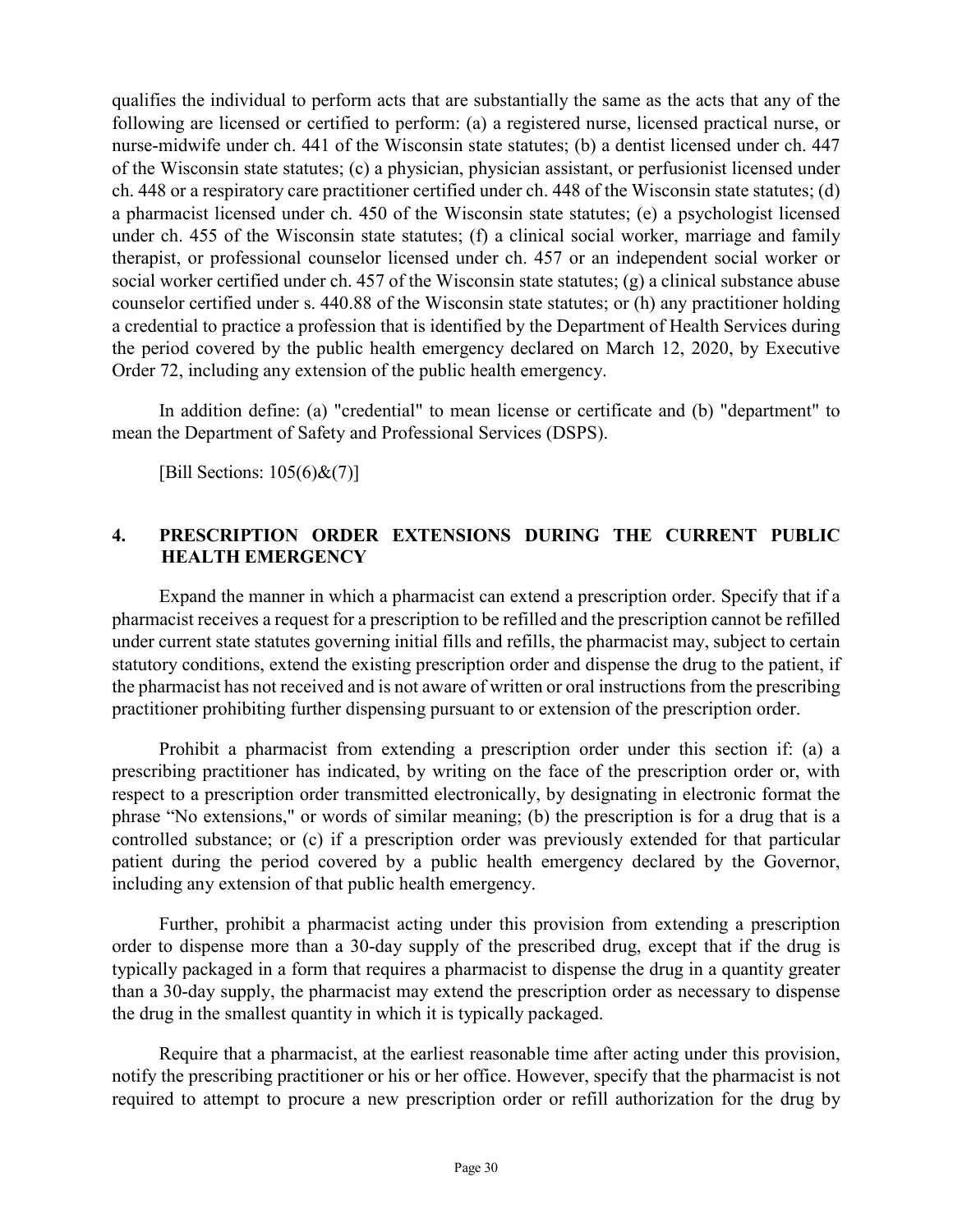contacting the prescribing practitioner or his or her office prior to acting under this provision. Authorize the pharmacist, after acting under this provision, to notify the patient or other individual that any further refills will require the authorization of a prescribing practitioner.

Specify that the authority granted under this provision applies only during the period covered by the public health emergency declared on March 12, 2020, by Executive Order 72, including any extension, and continuing for 30 days after the end of the period covered by the public health emergency declared on March 12, 2020, by Executive Order 72, including any extension. During that time, clarify that this paragraph supersedes existing circumstances under which a pharmacist may extend a prescription order to the extent of any conflict.

[Bill Sections: 87 and 88]

### **5. AUTOPSIES AND CREMATION OF BODIES OF PERSONS WHO DIED OF COVID-19**

For the period covered by the public health emergency declared on March 12, 2020, by Executive Order 72, including any extension, specify that:

If a physician, coroner, or medical examiner has signed the death certificate of a deceased person and listed COVID-19 as the underlying cause of death, a coroner or medical examiner must issue a cremation permit to cremate the corpse of that deceased person without viewing the corpse;

If a physician, coroner, or medical examiner has signed the death certificate of a deceased person and listed COVID-19 as the underlying cause of death, a coroner or medical examiner must issue, within 48 hours after the time of death, a cremation permit for the cremation of a corpse of a deceased person;

If the underlying cause of a death is determined to be COVID-19, the person required to sign the death certificate must provide an electronic signature on the death certificate within 48 hours after the death occurs; and

If an individual who has been diagnosed with COVID-19 dies while he or she is in the legal custody of the Department of Corrections and confined to a correctional facility located in this state, the coroner or medical examiner may perform a limited examination of the deceased individual instead of a full autopsy, which may include an external examination of the body of the deceased individual, a review of the deceased individual's medical records, or a review of the deceased individual's radiographs.

Define "COVID-19" to mean an infection caused by the SARS-CoV-2 coronavirus.

Under current law, a coroner or medical examiner must view the corpse of a deceased person before issuing a cremation permit, and the corpse may not be cremated within 48 hours after the death unless the death was caused by a contagious or infectious disease.

[Bill Section:  $105(15)$ ]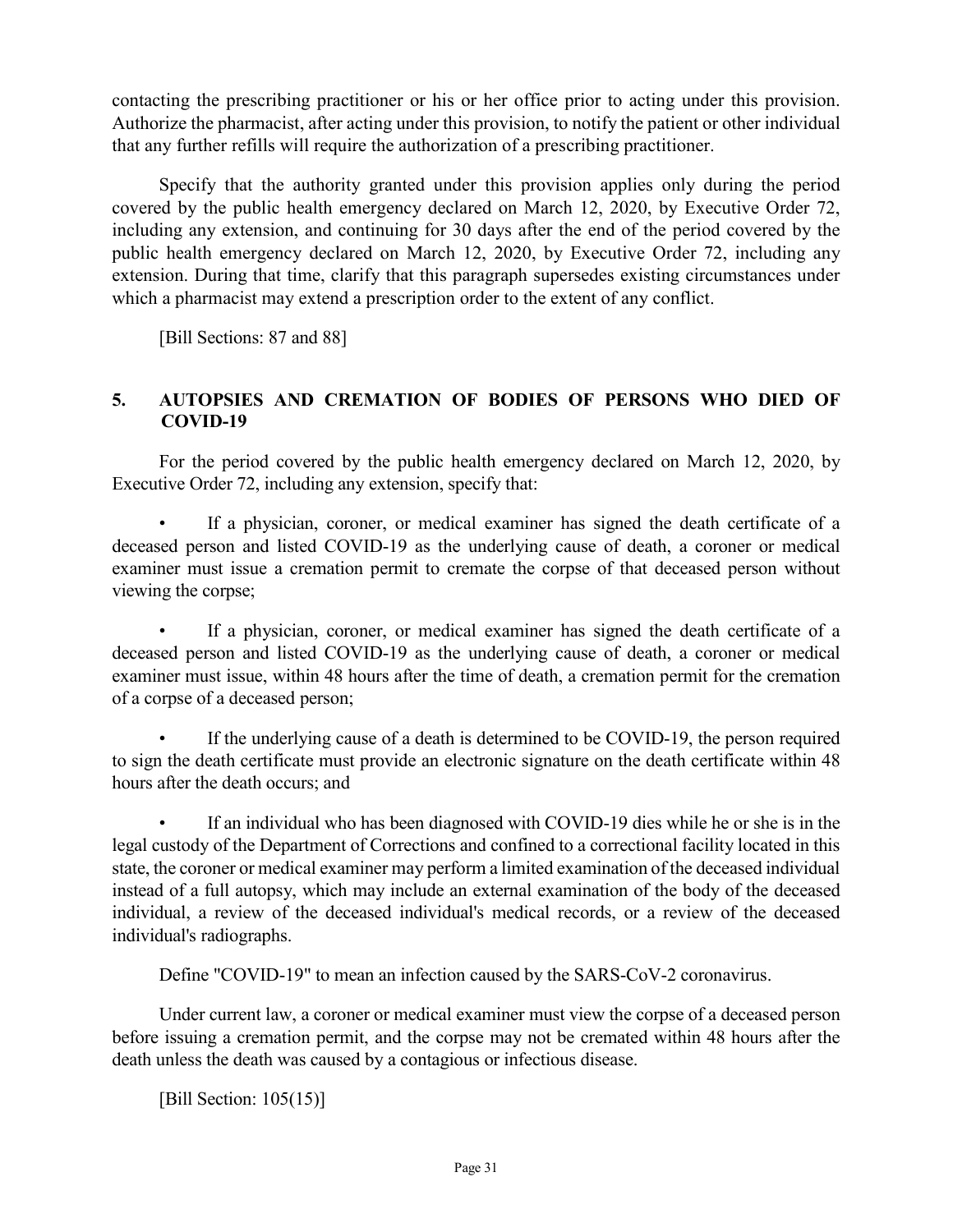#### **SHARED REVENUE AND TAX RELIEF**

#### **1. INTEREST AND PENALTIES ON 2020 PROPERTY TAXES**

For any property taxes payable in 2020 that are due after April 1, 2020, allow local governments, after making a general or case-by-case finding of hardship, to waive any interest charges and penalties for a late installment payment, provided that the full amount of the payment is received on or before October 1, 2020. For any property taxes payable in 2020 that are delinquent after October 1, 2020, interest charges and penalties would begin accruing as of October 1, 2020. Consider any payment received on or before October 1, 2020, or by an installment date after October 1, 2020, to be timely for the purposes of allowing taxpayers to submit a claim to appeal unlawful or excessive taxes.

[Bill Sections: 30, 31, and 105(25)]

#### **2. 2020 ANNUAL TOWN AND MUNICIPAL BOARD OF REVIEW MEETINGS**

Allow a town board, or if the town board is unable to meet, the town chair to postpone its annual meeting to a date that is not during the period beginning on the first day the public health emergency declared on March 12, 2020, by Executive Order 72 and ending 60 days after the termination of that order. Further, specify that for the 2020 assessment roll, regardless of whether the roll is complete at the time of the 45-day period beginning on the fourth Monday in April, the Board of Review may post a Class 1 notice that the Board has adjourned and will proceed as required under the current law notice requirements for Board of Review sessions.

[Bill Sections: 18, 19, 21, and 22]

#### **WISCONSIN ECONOMIC DEVELOPMENT CORPORATION**

#### **1. WEDC REPORT**

Require the Wisconsin Economic Development Corporation to submit to the Governor and the chief clerk of each house of the Legislature, no later than June 30, 2020, a report that includes a plan for providing support to the major industries in this state that have been adversely affected by the COVID-19 public health emergency, including tourism, manufacturing, agriculture, construction, retail, and services.

[Bill Section: 105(26m)]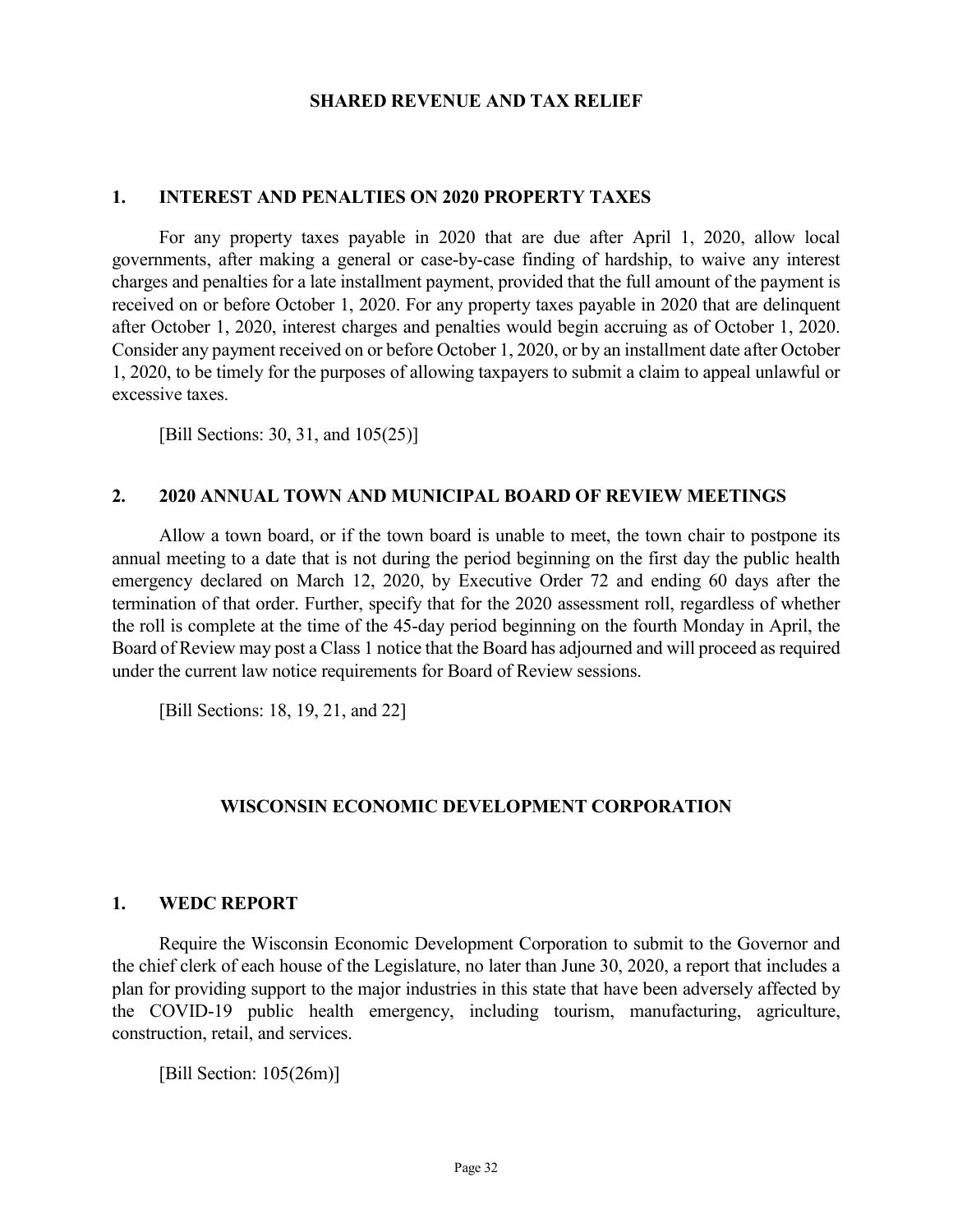#### **WORKFORCE DEVELOPMENT**

#### **1. TEMPORARY SUSPENSION OF THE UNEMPLOYMENT INSURANCE WAITING WEEK**

Provide that the waiting week requirement under current law would not apply with respect to benefit years that begin after March 12, 2020, and before February 7, 2021. Require the Department of Workforce Development (DWD) to seek the maximum amount of federal reimbursement for benefits that are payable for the first week of a claimant's benefit year as a result of the application of this provision.

Under current law, a UI claimant's waiting period is the first week of a claimant's benefit year for which the claimant is otherwise eligible for regular benefits. During a claimant's waiting period, no benefits are payable to the claimant. The waiting period does not affect a claimant's maximum benefit amount, which is 26 weeks of regular state benefits. However, claimants who do not reach the state's 26-week limit effectively receive one less week of benefits due to the waiting week requirement. A claimant must serve one waiting week per benefit year.

The CARES Act provides 100% federal funding of the first week of regular UI benefits for states with no waiting week through December 31, 2020, plus administrative expenses incurred to implement this provision. Under the Act, states may enter into an agreement with U.S. Department of Labor (USDOL) for this funding if the state law, including a waiver of state law, provides that compensation is paid to individuals for their first week of regular unemployment without a waiting week. An agreement implementing this and other UI-related provisions of the CARES Act was signed by the DWD Secretary and USDOL on March 28, 2020. The Families First Coronavirus Response Act also requires states to commit to "ease eligibility requirements and access" to UI benefits, including waiving the waiting week, to be eligible for additional federal UI program administrative funding.

[Bill Sections: 37 and 38]

#### **2. NON-CHARGING EMPLOYER UNEMPLOYMENT INSURANCE ACCOUNTS**

Require the Department of Workforce Development, when processing claims for UI benefits and evaluating work-share plans, to determine whether a claim or plan is related to the public health emergency (PHE) declared by the Governor under Executive Order 72.

Provide that if a claim or plan is related to a PHE, regular benefits for that claim for weeks occurring after March 12, 2020, and before December 31, 2020, not be charged to an employer's UI account as normally provided. Instead, under the provision, UI benefits for those weeks would be charged to either: (a) the balancing account of the UI trust fund for contribution employers; or (b) DWD's existing interest and penalties account for reimbursable employers that are not subject to contribution requirements.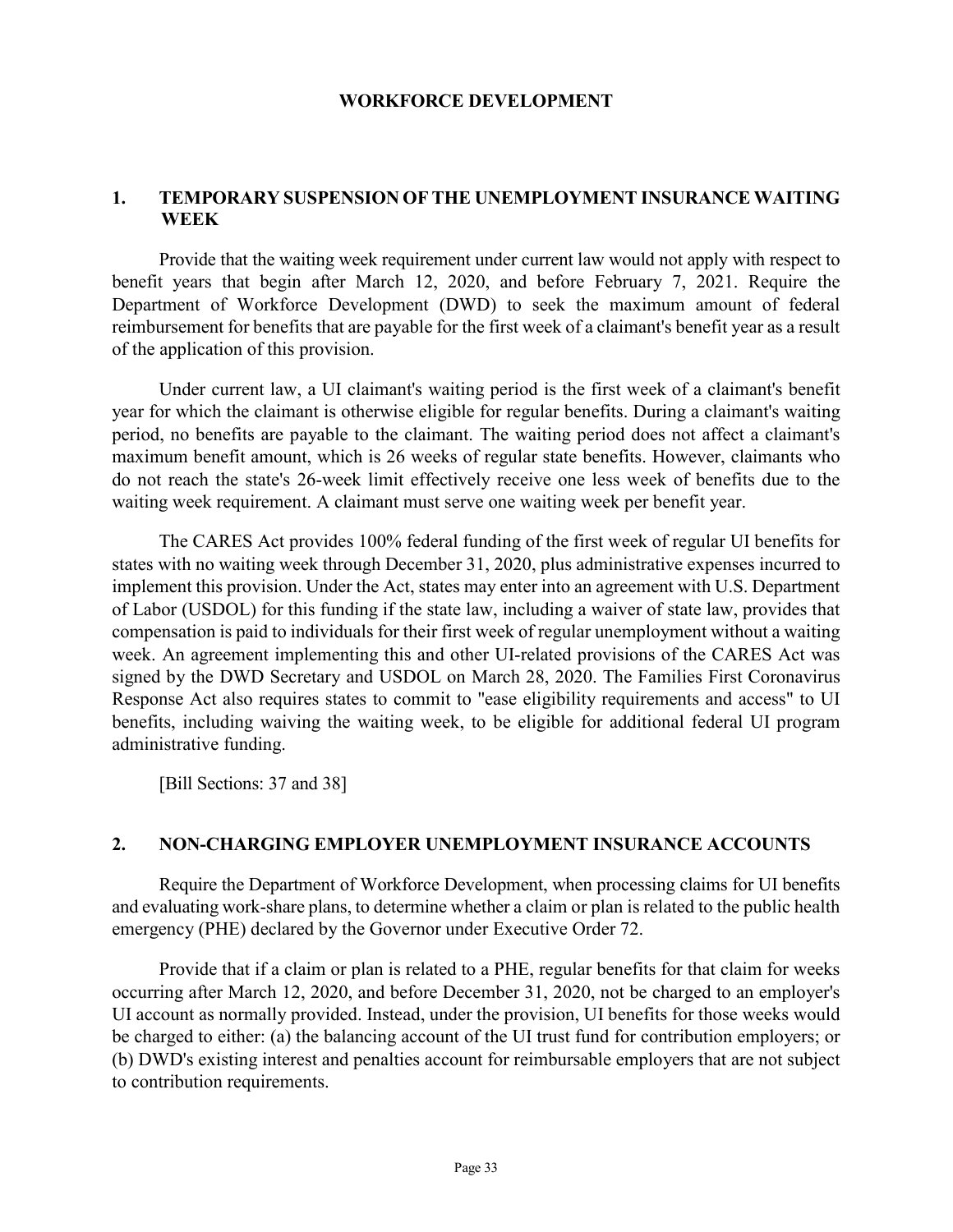Under the provision, PHE non-charging provisions would not apply: (a) if the employer fails to timely and adequately provide any information required by the Department; (b) to any benefits paid or reimbursed by the federal government, including the portion of any benefits reimbursed by the federal government for reimbursable employers; (c) to a claim for regular benefits that is a combined wage claim; (d) to work-share benefits reimbursed by the federal government; or (e) to certain benefits chargeable based on employment with the federal government.

Require the Secretary of DWD, to the extent permitted under federal law, to seek advances to the state's UI trust fund from the federal government so as to allow Schedule D, the lowest unemployment tax rate schedule, to remain in effect through the end of calendar year 2021.

Under current law, some UI benefit payments are not charged to a specific employer's account but are instead charged to the balancing account. The state's UI balancing account is supported by the solvency tax paid by employers and any interest earned on the state's UI trust fund balance. There are seven basic categories of benefit payments charged to the balancing account: 10% write-offs, quits, misconduct, substantial fault, continued employment, approved training, and second benefit year. In the past, there have been other benefit programs that have been charged to the balancing account, including in 2002 when state temporary supplemental benefits were charged to the account.

[Bill Sections: 36, 39, 40, 49 thru 53, 105(27m), and 106(1)]

### **3. WORK-SHARE PLAN REQUIREMENTS**

Temporarily suspend, from the effective date of the provision through December 31, 2020, certain requirements of voluntary work-share plans submitted by employers.

Specify that, during the suspension period: (a) work-share plans must cover at least two positions that are filled on the effective date of the work-share program, rather than at least the greater of 20 positions or 10% of employees in a work unit under current law; (b) the maximum reduction in working hours under a work-share program may be either 60% of the normal hours per week of the employees included under a work-share plan, or any other maximum provided by federal law, whichever is greater, rather than the 50% reduction provided under current law; (c) work-share plans may cover any employees of the employer; rather than be limited to a particular work unit of the employer as provided in current law, and; (d) reduced working hours need not be apportioned equitably among employees in the work-share program.

The provision would continue all other current work-share program implementation and reporting requirements during the suspension period, including a minimum 10% reduction in working hours of covered employees.

Require the Department to allow employers to submit applications under this section using an online form, and require DWD to assist employers with submitting applications and developing work-share plans.

Provide that, with respect to a work-share plan approved during the suspension period, the plan becomes effective on the later of the Sunday after approval of a work-share plan, or any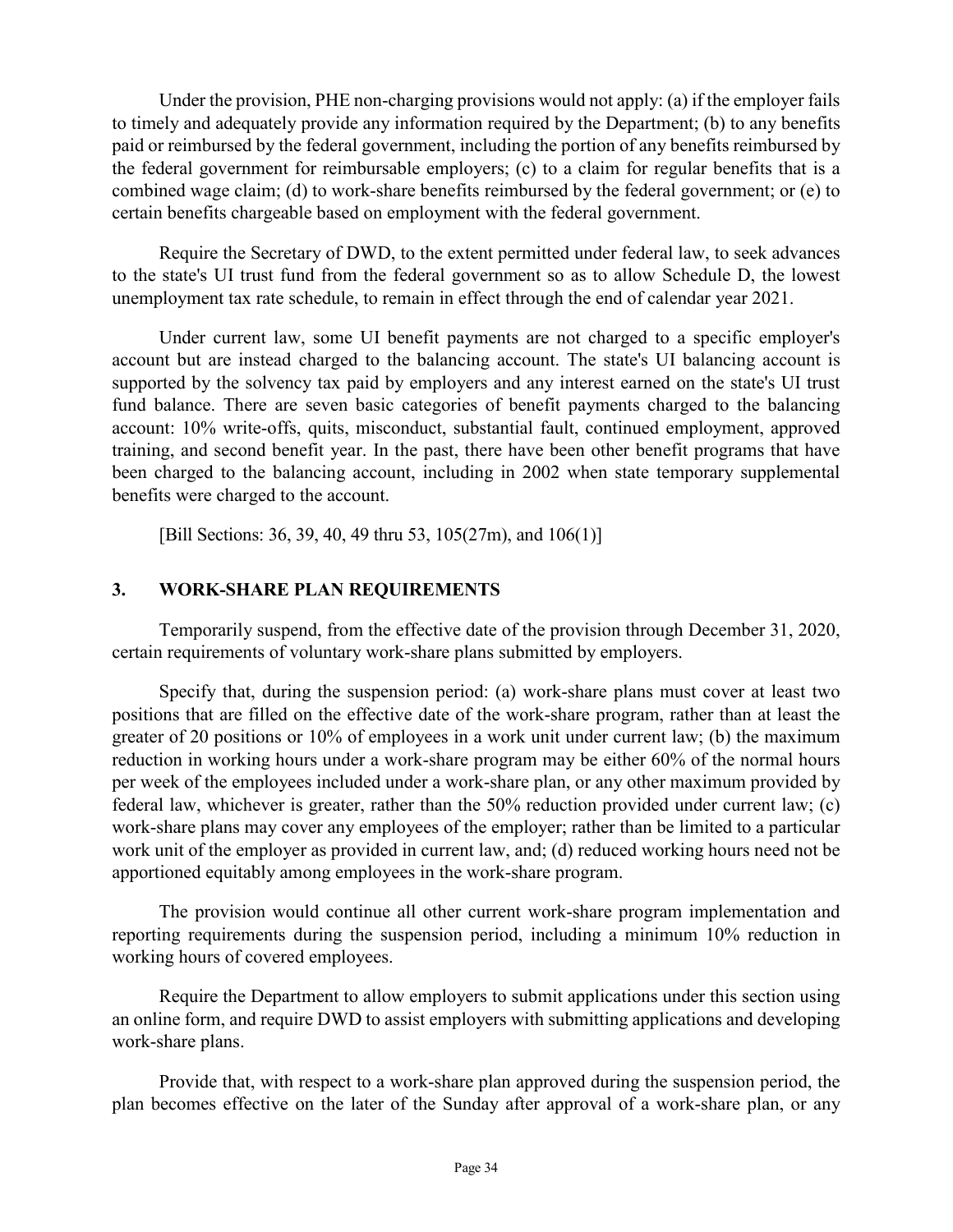Sunday after that day if otherwise specified in the plan. Under current law, a work-share plan becomes effective no earlier than the Sunday of the second week beginning after approval.

Specify that an employer's work-share program would be governed by the law that was in effect when the plan or modification was last approved by the Department.

Allow the DWD Secretary to waive compliance with any temporary change required under this provision, in whole or in part, to the extent necessary to permit continued federal certification of the state's UI program, or if necessary for the state to qualify for full federal financial participation in the cost of administration of the state's work-share program and in the financing of UI benefits to employees participating in the work-share program.

Work-share programs, which are also called "short-term compensation programs" under federal law, are designed to provide a prorated unemployment benefit for employees of employers who voluntarily make an agreement with the state to reduce work hours instead of laying off workers. For states that currently have a federally approved work-share program, like Wisconsin, the CARES Act would provide 100% federally funded UI benefits through December 31, 2020. Under current law, Wisconsin's work-share program is funded entirely through the employer's UI account.

[Bill Sections: 41 thru 48]

### **4. WORKER'S COMPENSATION BENEFITS FOR COVID-19 INJURIES**

Specify that, for the purposes of worker's compensation benefits, an injury to a first responder found to be caused by COVID-19 during the public health emergency declared by the Governor under s. 323.10, on March 12, 2020, by Executive Order 72, and ending 30 days after the termination of the order, is presumed to be caused by the individual's employment. An injury claimed under this provision: (a) must be accompanied by a specific diagnosis by a physician or by a positive COVID-19 test, and; (b) may be rebutted by specific evidence that the injury was caused by exposure to COVID-19 outside of the first responder's work for the employer.

Define "first responder" to mean an employee of, or volunteer for, an employer that provides firefighting, law enforcement, medical, or other emergency services, and who has regular, direct contact with, or is regularly in close proximity to, patients or other members of the public requiring emergency services, within the scope of the individual's work for the employer.

Provide that certain benefits entitlements and conditions under current law for exposure to non-disabling toxic or hazardous materials would not apply to an employee injury whose claim is presumed to be caused by COVID-19 during the period specified in this provision.

In general, Wisconsin worker's compensation law allows compensation for cases of death or injury in the course of one's employment. Current law defines "injury" as mental or physical harm to an employee caused by accident or disease. The provision would establish that any injuries or deaths to employees or volunteers in the occupations listed, and that are caused by COVID-19 during the period specified, would be presumed to be caused by the individual's employment. Although the provision would apply specifically to first responders, current law would not